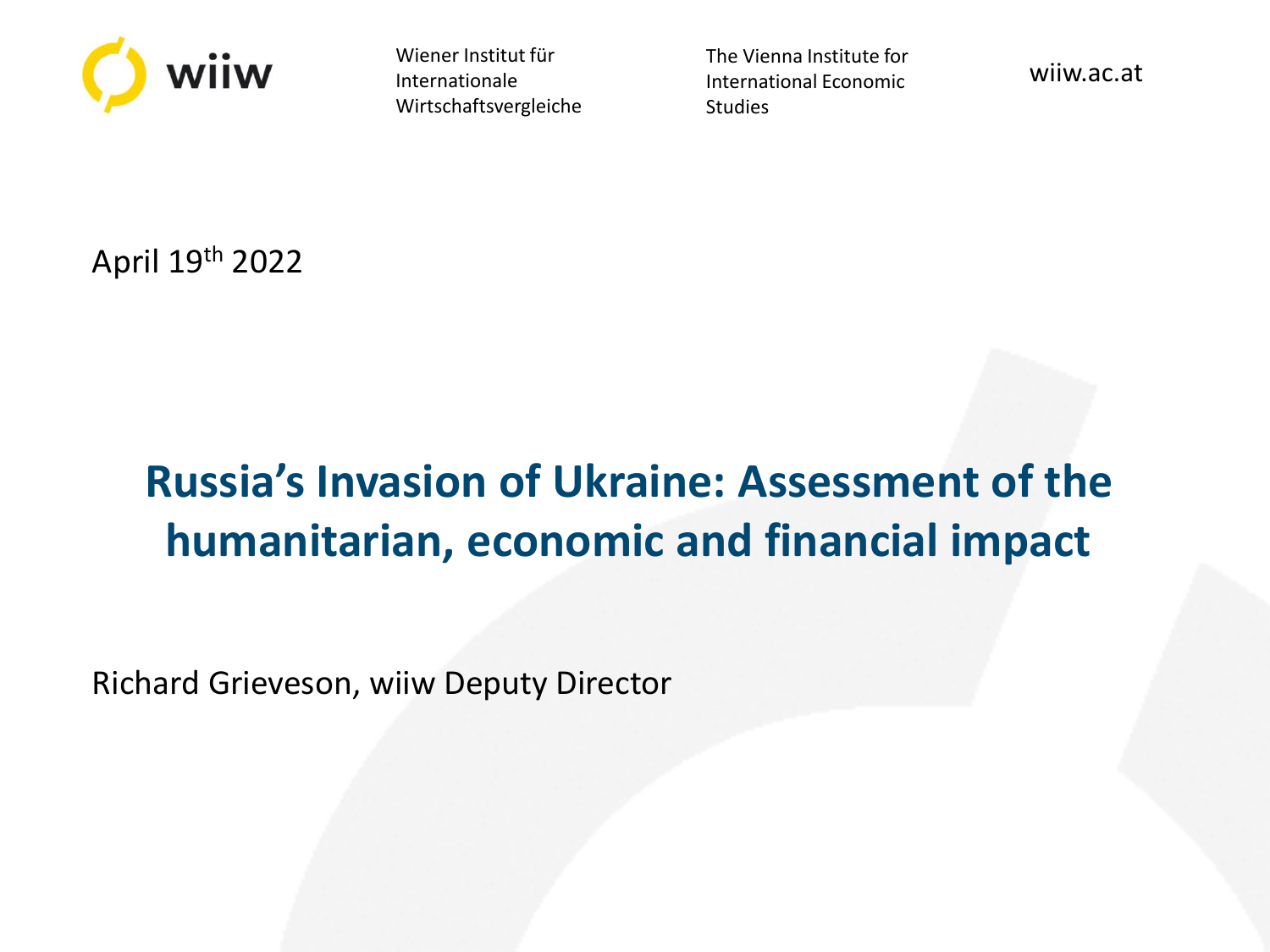

### **Overview**

- 1. Humanitarian impact
- 2. Inflation and GDP
- 3. Financial contagion in CEE
- 4. Trade
- 5. Labour markets
- 6. Medium-term structural changes

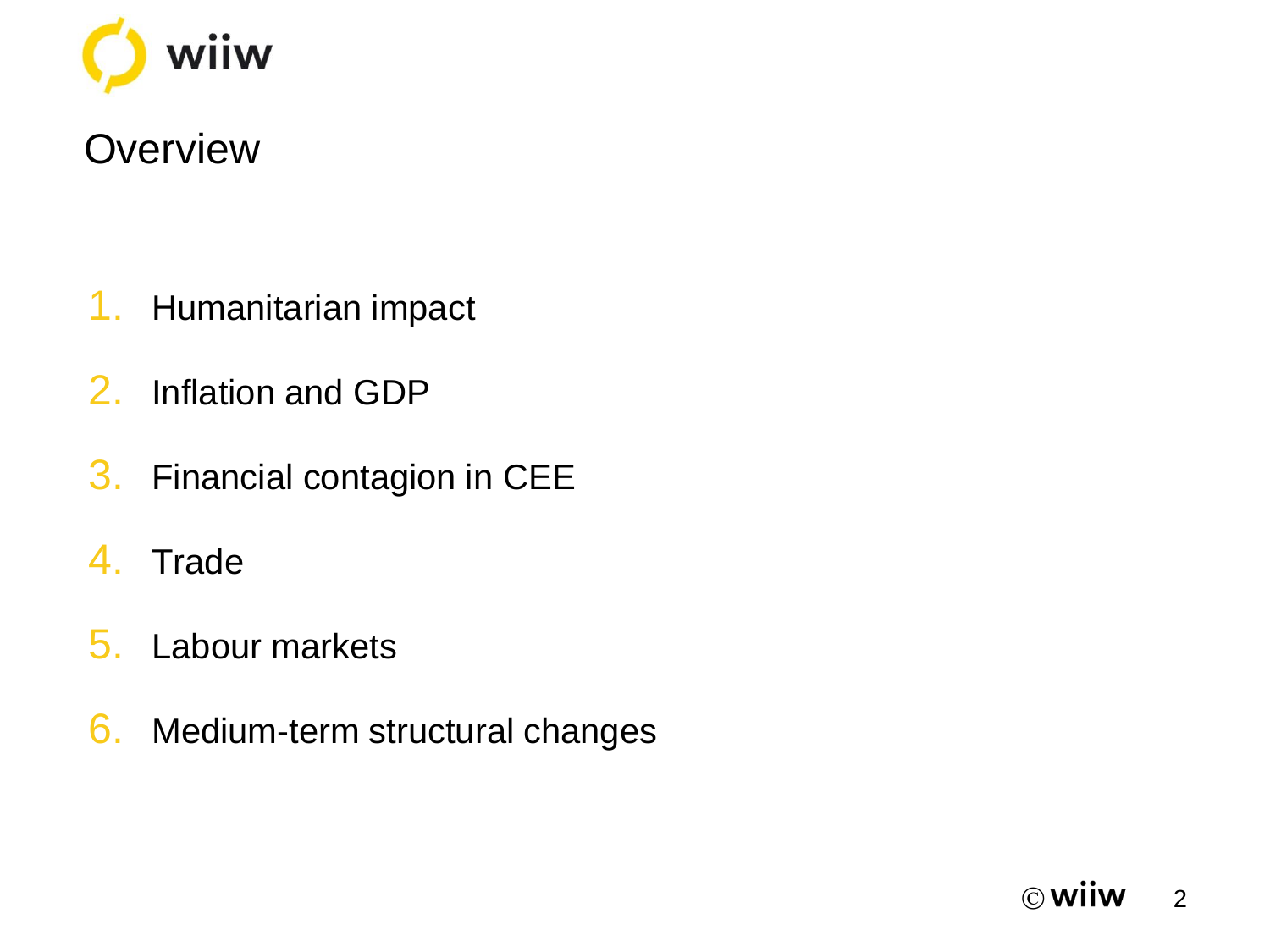

# Humanitarian impact: Up to 29m in Ukraine could be directly affected by the invasion

Ukrainian population's exposure to the conflict



Note: Potential warfare regions are defined as regions that contain part of the river Dnipro on their territory, plus Odesa, but that so far have not witnessed a mass Russian armed forces presence.



Source: Ukrstat, UNOCHA, own calculations.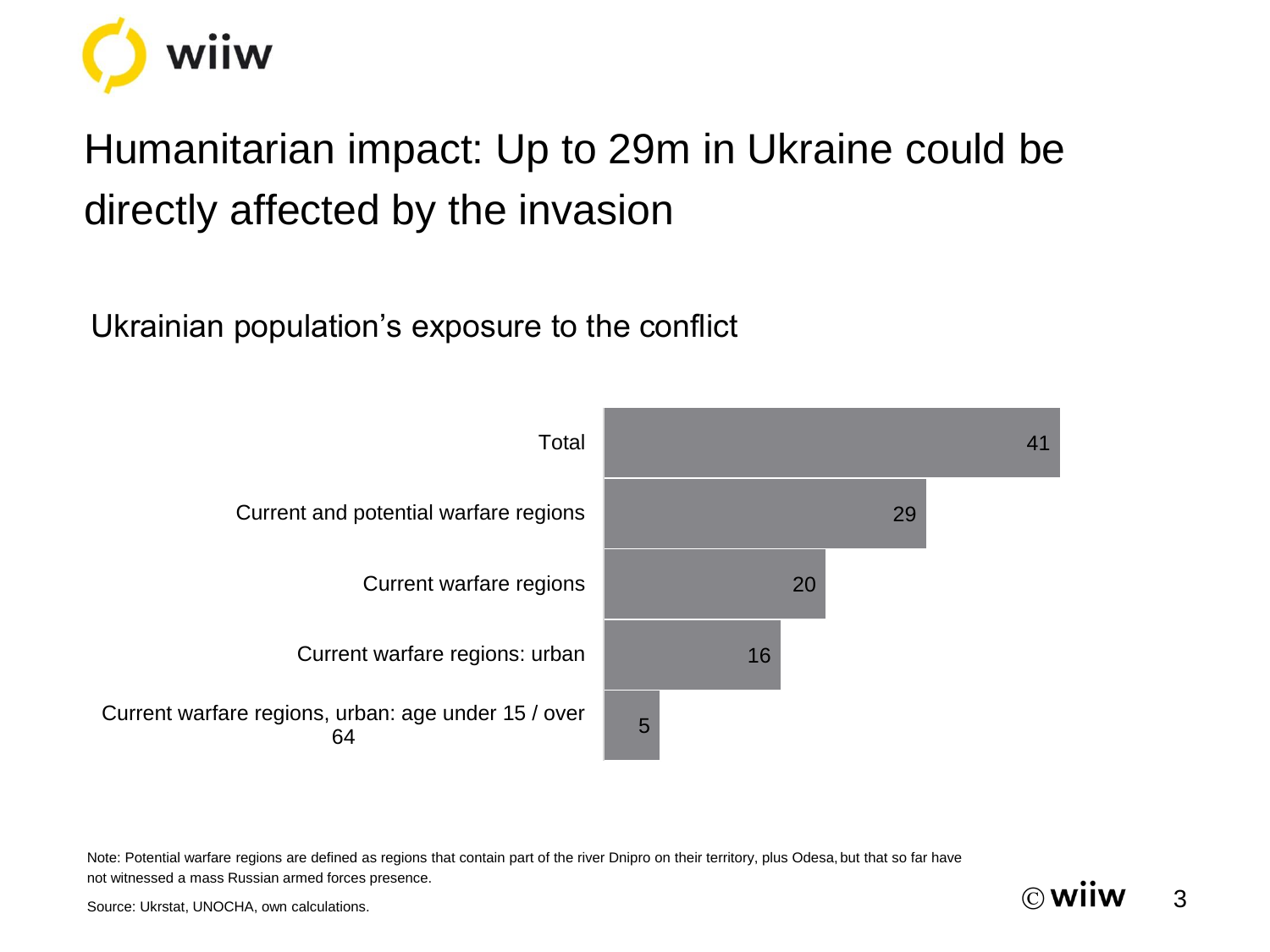

# Humanitarian impact: Refugee inflows likely to be 3x the 2015-16 crisis

Displacement: current and under scenarios, millions

Current number of refugees by host country, millions

 $\circledcirc$  Wiiw 4



Note: Figures reported as "current" (left panel) include survey-based estimates for IDPs, while the refugee data are administrative. The Donbas scenario assumes the displaced-to-total ratio, the IDP-to-displaced ratio and the refugee-to-displaced ratio to be as during the Donbas conflict at the peak of the crisis, in January 2015. The Syrian scenario assumes the same ratios as were reported for Syria as of 15 March 2022. The ratios are then multiplied by the estimated registered population of both current warfare and potential warfare regions. See Table 7 and Table 8 in the Annex for the parameter ratios and definitions of current and potential warfare regions.

Source: UNOCHA, own calculations.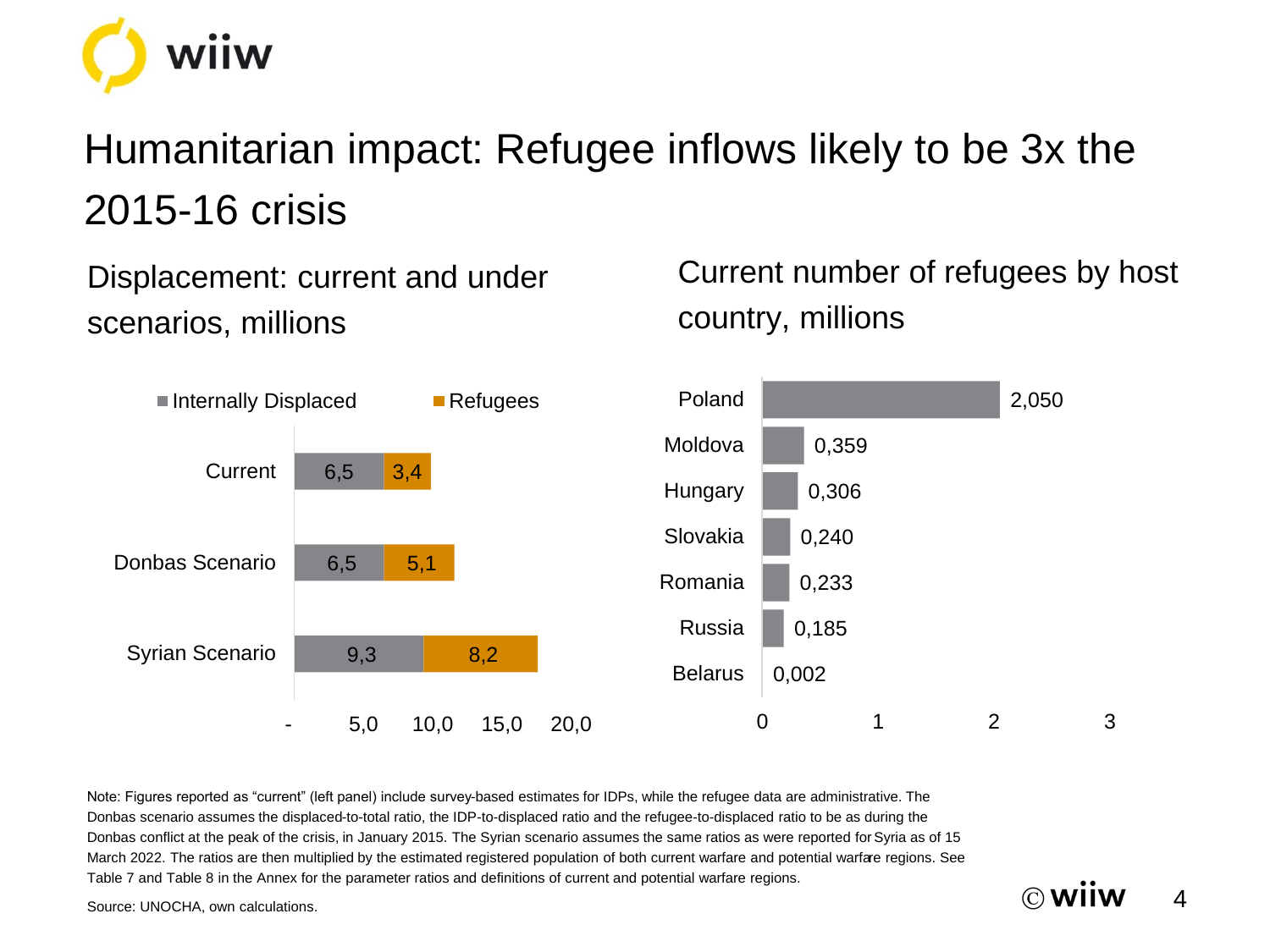

# Economic cost of invasion for Ukraine will be dramatic: Regions accounting for 53% of GDP affected directly

### Main characteristics of regions on the front line

|                                                     |                |      | Industrial                             | Goods   | <b>Services</b> | Agricultural | FDI    |  |
|-----------------------------------------------------|----------------|------|----------------------------------------|---------|-----------------|--------------|--------|--|
| Regions                                             | Population     | GDP  | production                             | exports | exports*        | production   | stock* |  |
|                                                     | 2021           | 2019 | 2020                                   | 2020    | 2019            | 2020         | 2020   |  |
|                                                     | million people |      | shares in the total for the country, % |         |                 |              |        |  |
| Kyiv city                                           | 2.95           | 23.9 | 11.8                                   | 25.3    | 48.5            | ۰            | 46.4   |  |
| Chernihiv                                           | 0.96           | 2.0  | 1.4                                    | 1.8     | 0.4             | 6.9          | 1.1    |  |
| Kharkiv                                             | 2.60           | 6.2  | 7.1                                    | 3.0     | 4.6             | 6.4          | 2.2    |  |
| Kherson                                             | 1.00           | 1.6  | 1.3                                    | 0.6     | 0.4             | 3.9          | 0.9    |  |
| Kyiv                                                | 1.80           | 5.5  | 5.1                                    | 4.0     | 4.2             | 5.9          | 4.4    |  |
| Mykolayiv                                           | 1.09           | 2.3  | 2.5                                    | 4.6     | 5.9             | 3.1          | 1.5    |  |
| Donetsk                                             | 4.06           | 5.2  | 10.3                                   | 8.0     | 1.1             | 3.3          | 5.0    |  |
| Luhansk                                             | 2.10           | 1.0  | 0.8                                    | 0.3     | 0.4             | 2.2          | 0.8    |  |
| Total for the selected regions                      | 18.91          | 52.7 | 43.1                                   | 50.3    | 75.4            | 34.0         | 66.0   |  |
| Total for the selected regions<br>without Kyiv city | 15.96          | 28.8 | 31.3                                   | 25.0    | 26.9            | 34.0         | 19.6   |  |

\* Excluding unallocated value.

Source: State Statistics Service of Ukraine, National Bank of Ukraine.

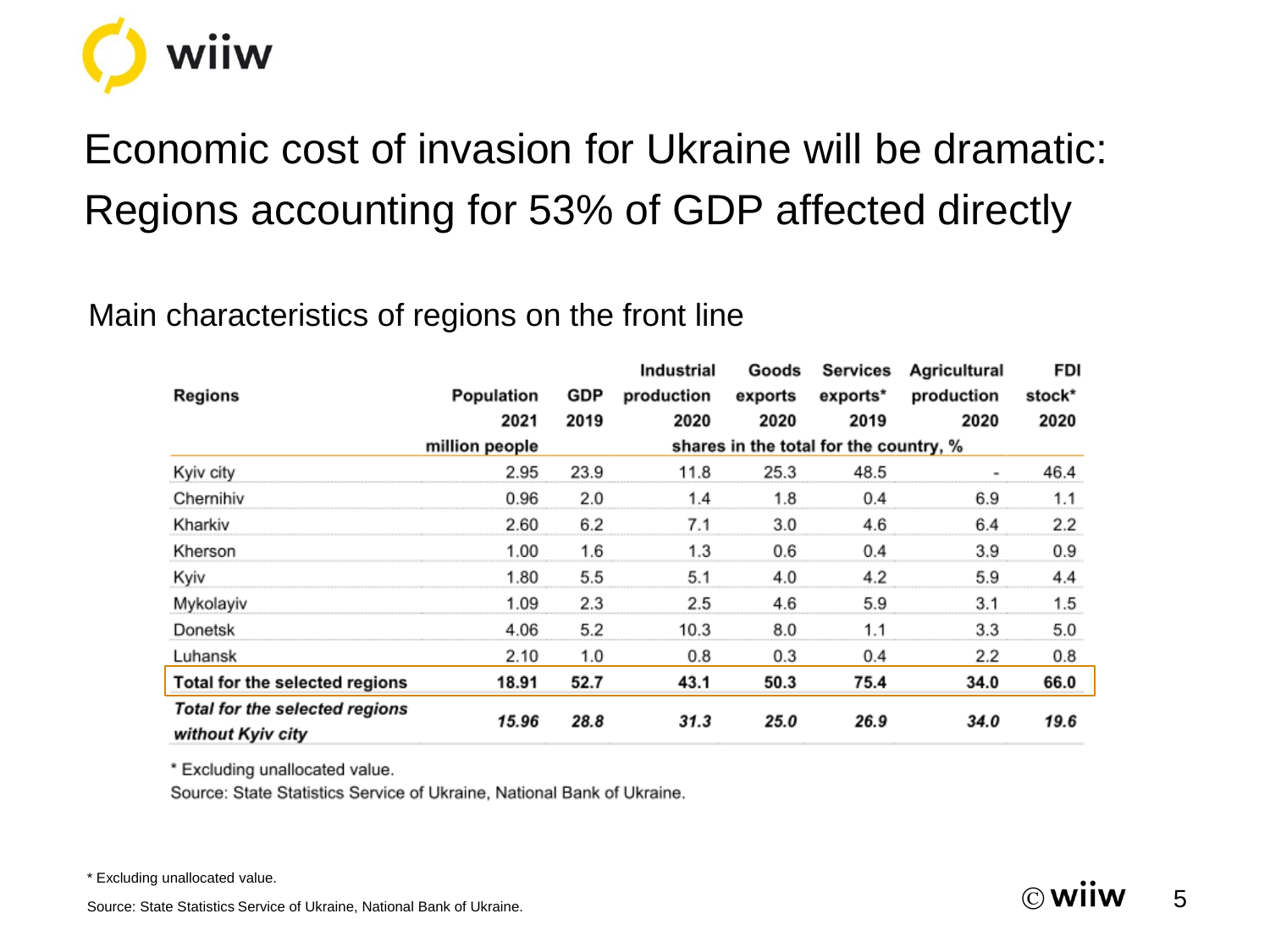

For Russia, this is an economic disaster: GDP will fall by at least ~8%, inflation could hit around 30% by end-year

Impact of interest rate and currency shocks on Russia real GDP

Impact of currency shock on Russian inflation

 $\circledcirc$  wiiw 6



Notes: Shock scenarios assume a 10.5% increase in the key rate and depreciation of the national currency to half of its original value. Values show cumulative dynamic multipliers of doubling gas and oil prices, estimated using a 2-lag VARX model. Estimated with quarterly data. See report Annex for more details on model specification and sensitivity of results to the model specification.

Sources: IMF International Financial Statistics (IFS), Yahoo Finance, own calculations.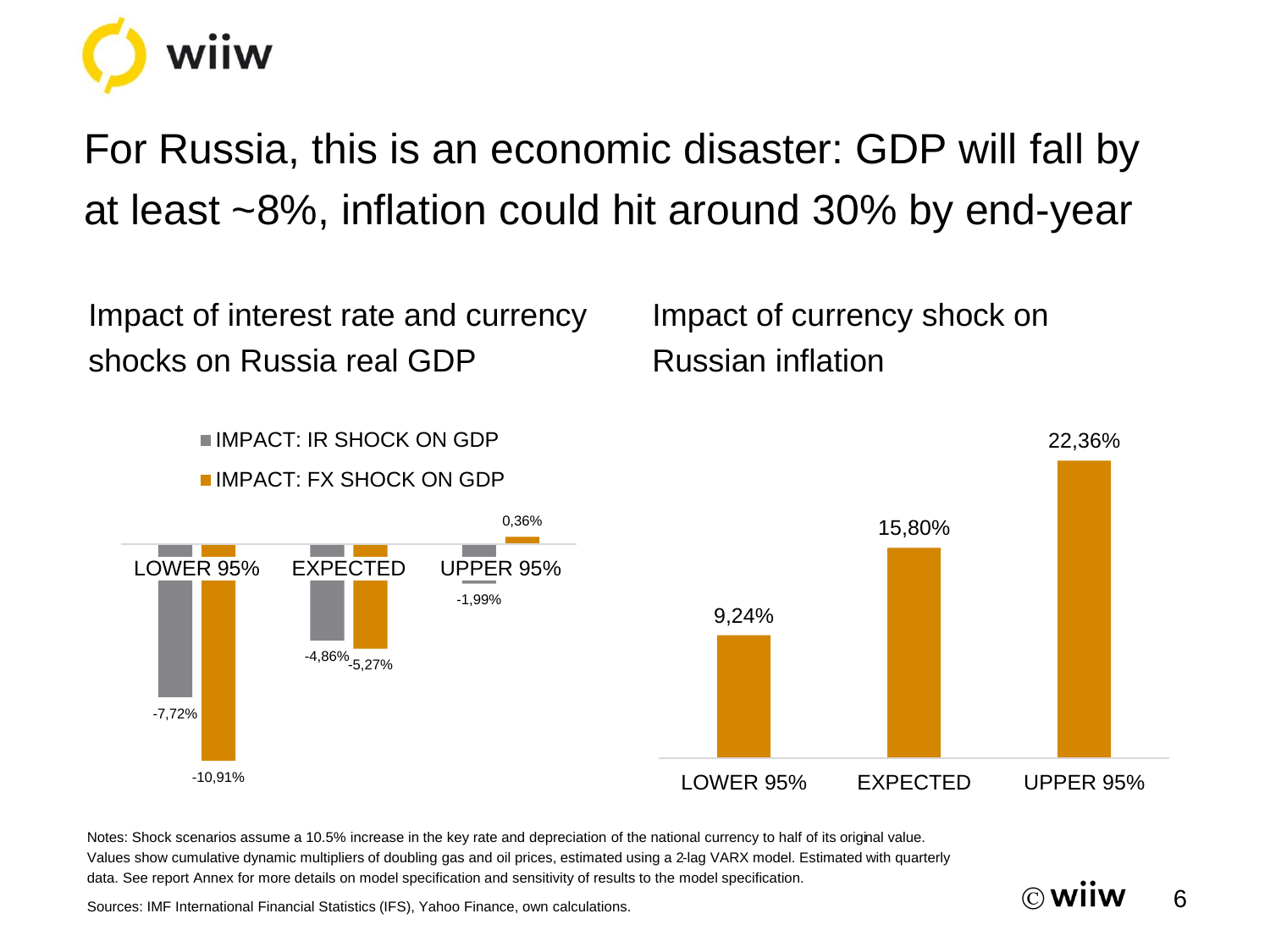

Historical context gives further guide: Recession unlikely to get close to 15%, but around 10% is possible

Biggest declines in Russian real GDP in the post-communist era



 $\circledcirc$  Wiiw 7

Note: Peak-to-trough value for 1992 calculated as a simple growth rate due to no negative growth rates in 1990 and 1991. Transition crisis 1992 reflects only the strongest episode of GDP decline in a single year. Value for 2014 compares with 2013 growth rate due to macroeconomic turbulence of Russia in Q4 2014.

Source: World Bank.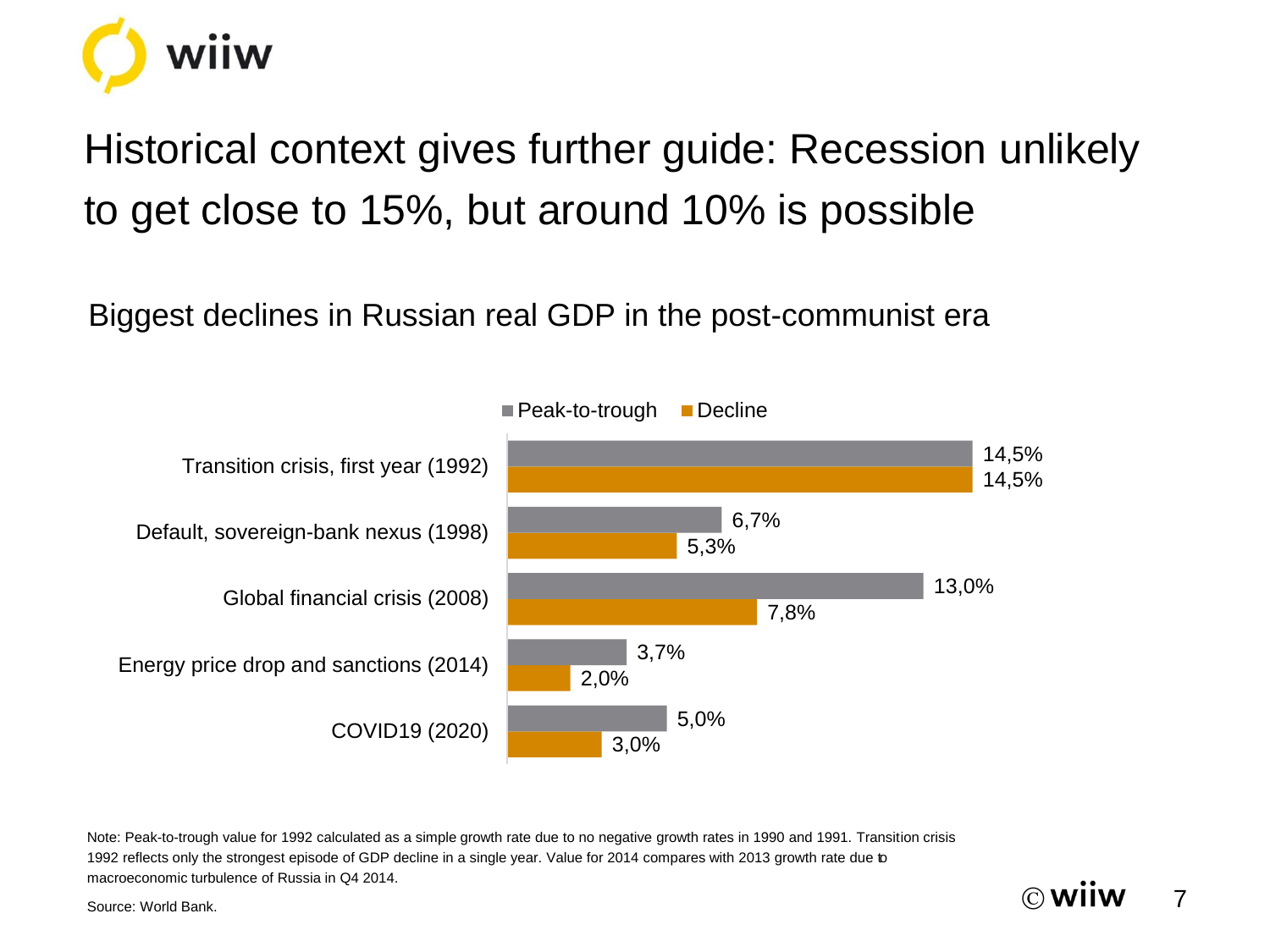

# Rest of Europe: main impact will be higher inflation and lower growth, especially in CEE

Harmonised index of consumer prices, % change, year on year



Source: Eurostat.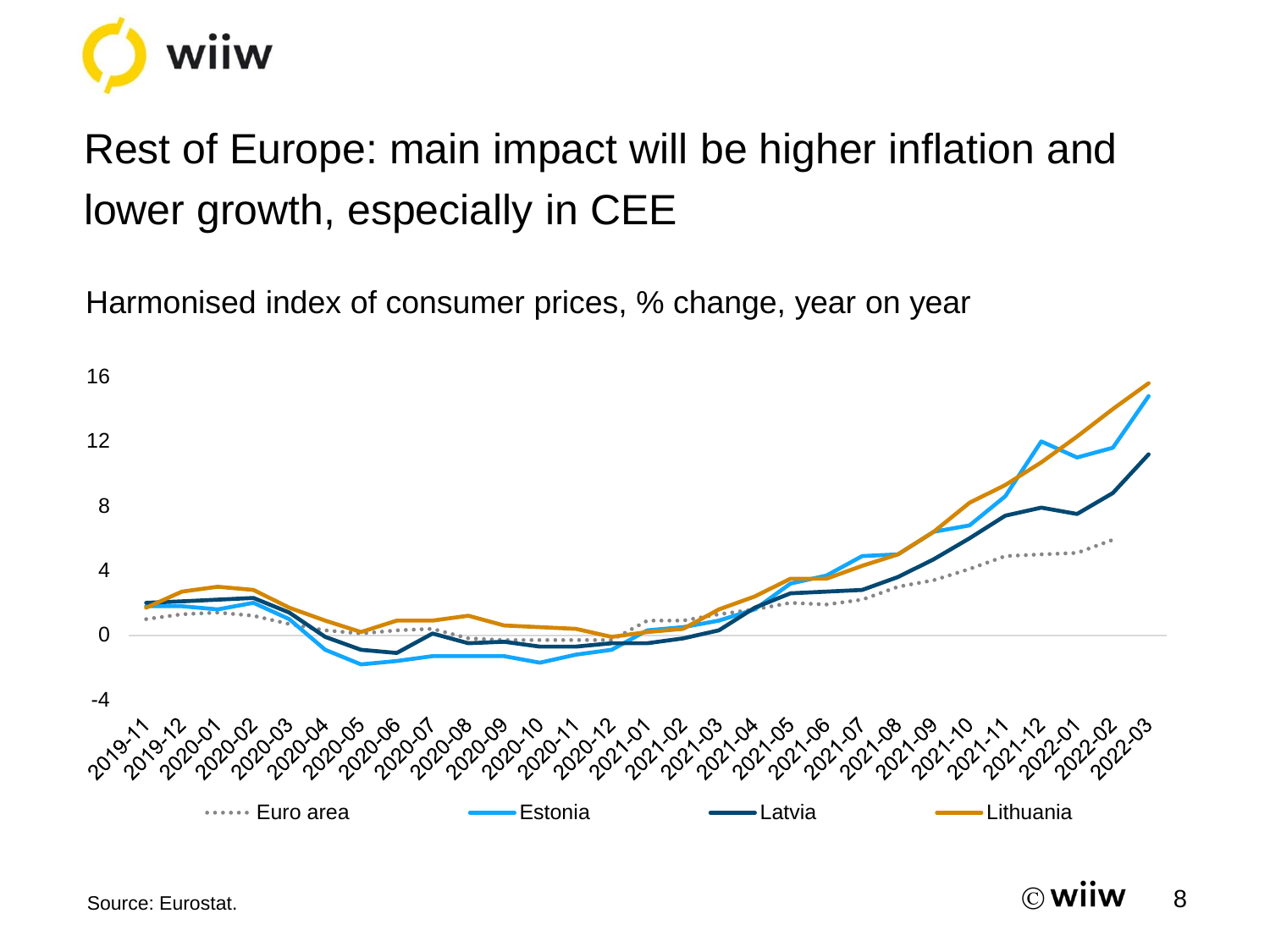

Food prices a big issue, especially for poorer households – governments increasingly considering controls

Harmonised index of consumer prices; flours and other cereals; % change, year on year

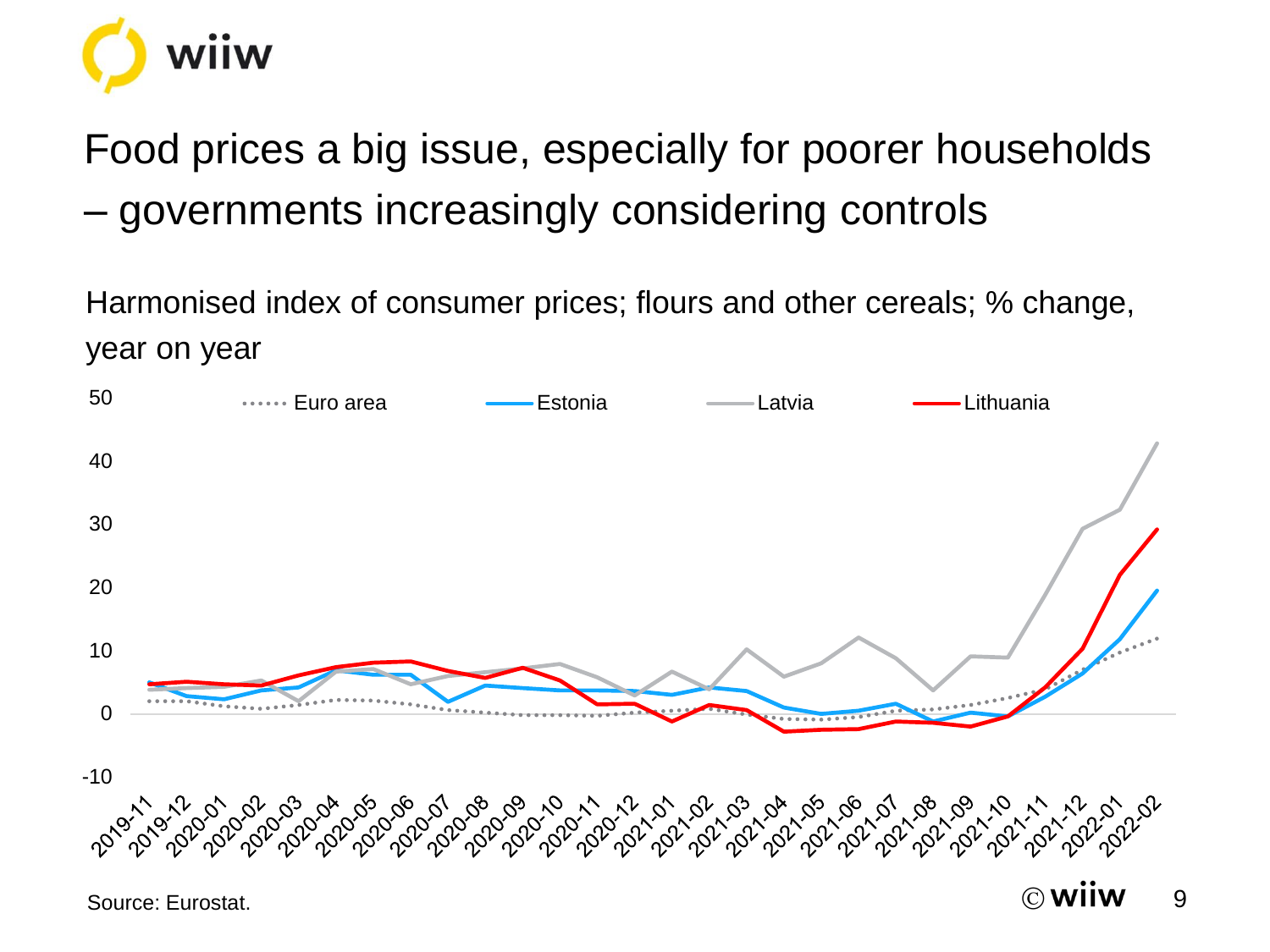Financial contagion also important, but stability risks are limited – most have policy space to maintain calm

Percentage change in the value of the national currency versus US dollar, end 2021 to 30 March 2022



Months of import cover: gross central bank reserves, excluding gold, divided by average monthly value of imports, end 2021

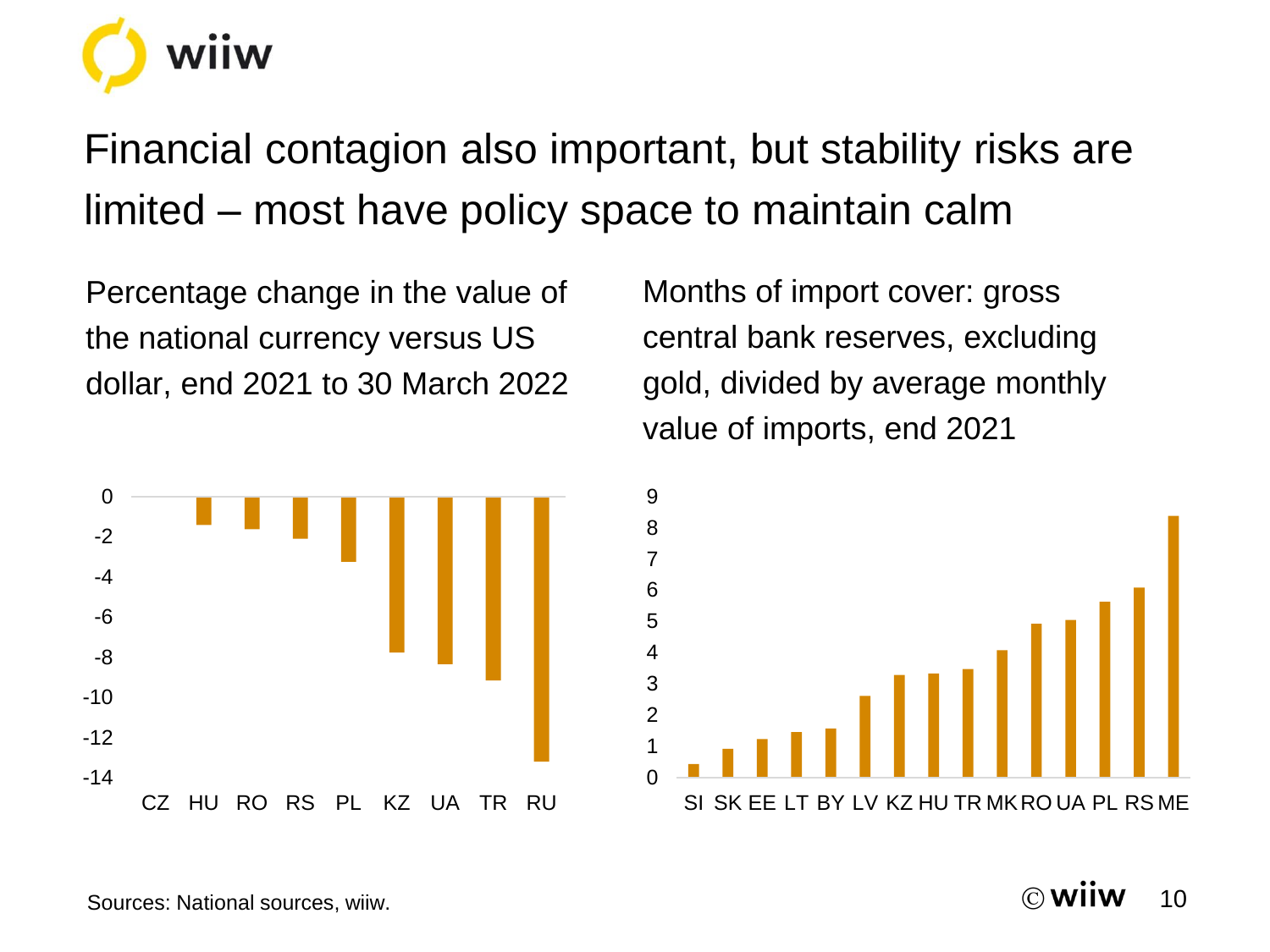

# Trade impact: Most have limited exposure, reflecting partial de-coupling since 2013

Exports to (left) and imports from (right) Russia and Ukraine, 2020, % of total



 $\circledcirc$  Wiiw 11

Source: National sources, wiiw.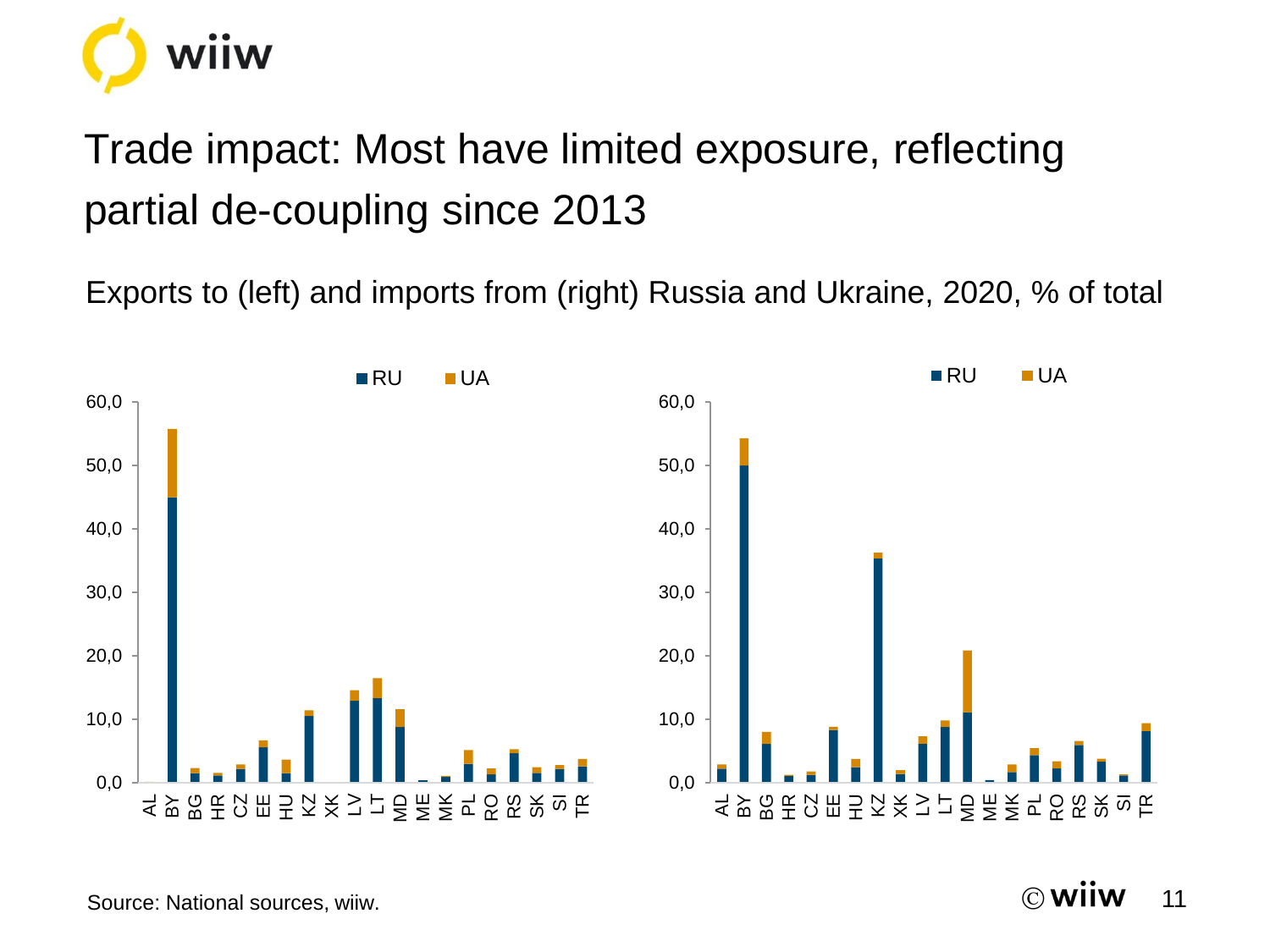

# Quantifying the trade impact: Mostly limited (as long as the gas keeps flowing)

Impact of decline in Russia demand on GDP of selected EU + CEE countries, percentage points



 $\circledcirc$  Wiiw 12

Note: Left-hand charts shows pp impact on real GDP in the event of a decline in Russian demand of 10%, a decline in Russian imports of 30% and a decline in Russian final goods exports of 13%. Scenario 1 = decline in Russian final goods exports can be substituted by importing countries with domestic production or imports from other countries. Scenario  $2 =$  allow for changes in the sourcing structures by applying the 'partial global extraction method'

Source: OECD TiVA database, Release 2021, own calculations.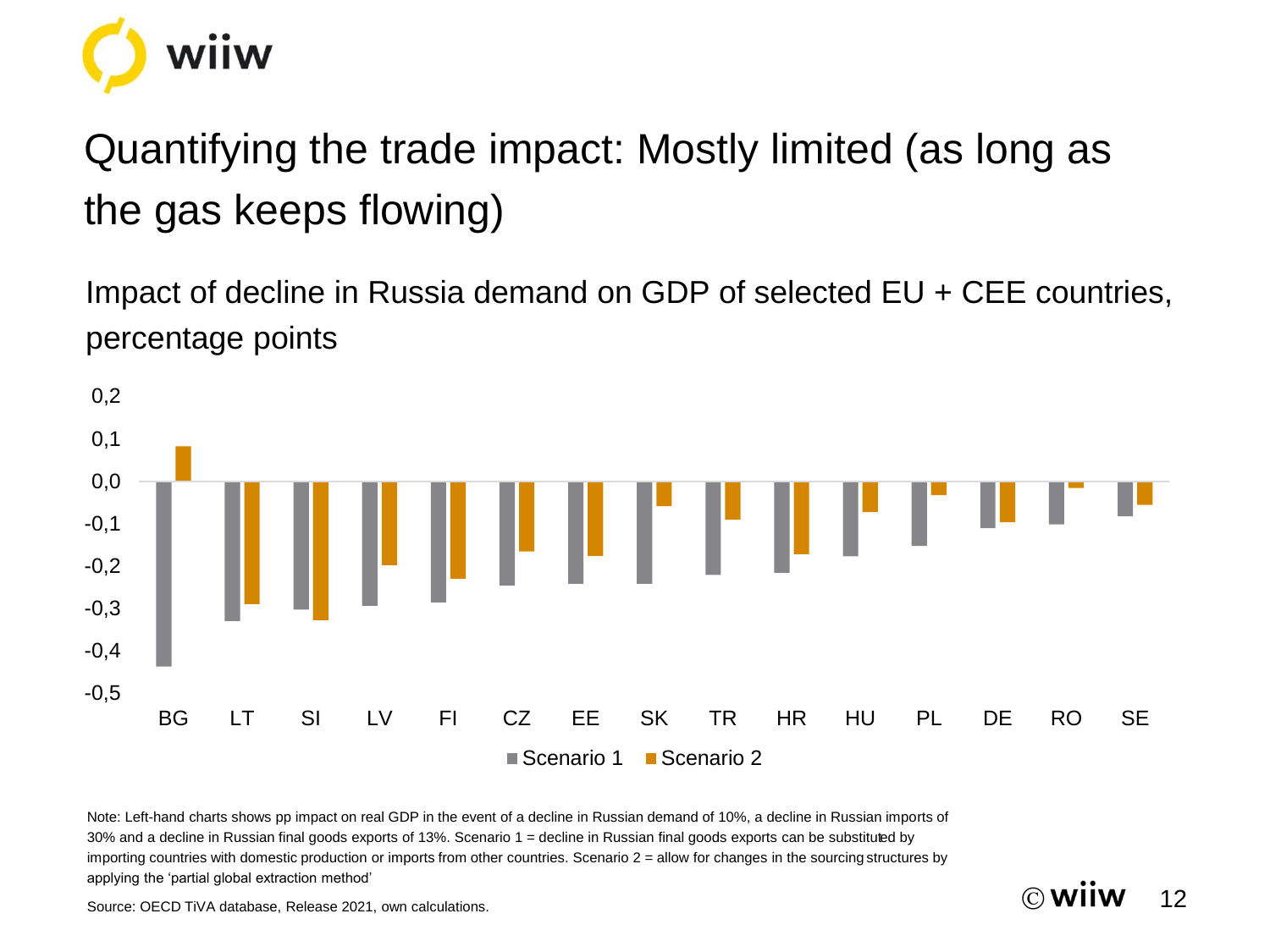

# And if the gas is turned off? Much of CEE has huge reliance on Russia

Share of gas supply from Russia, in % of total, 2020

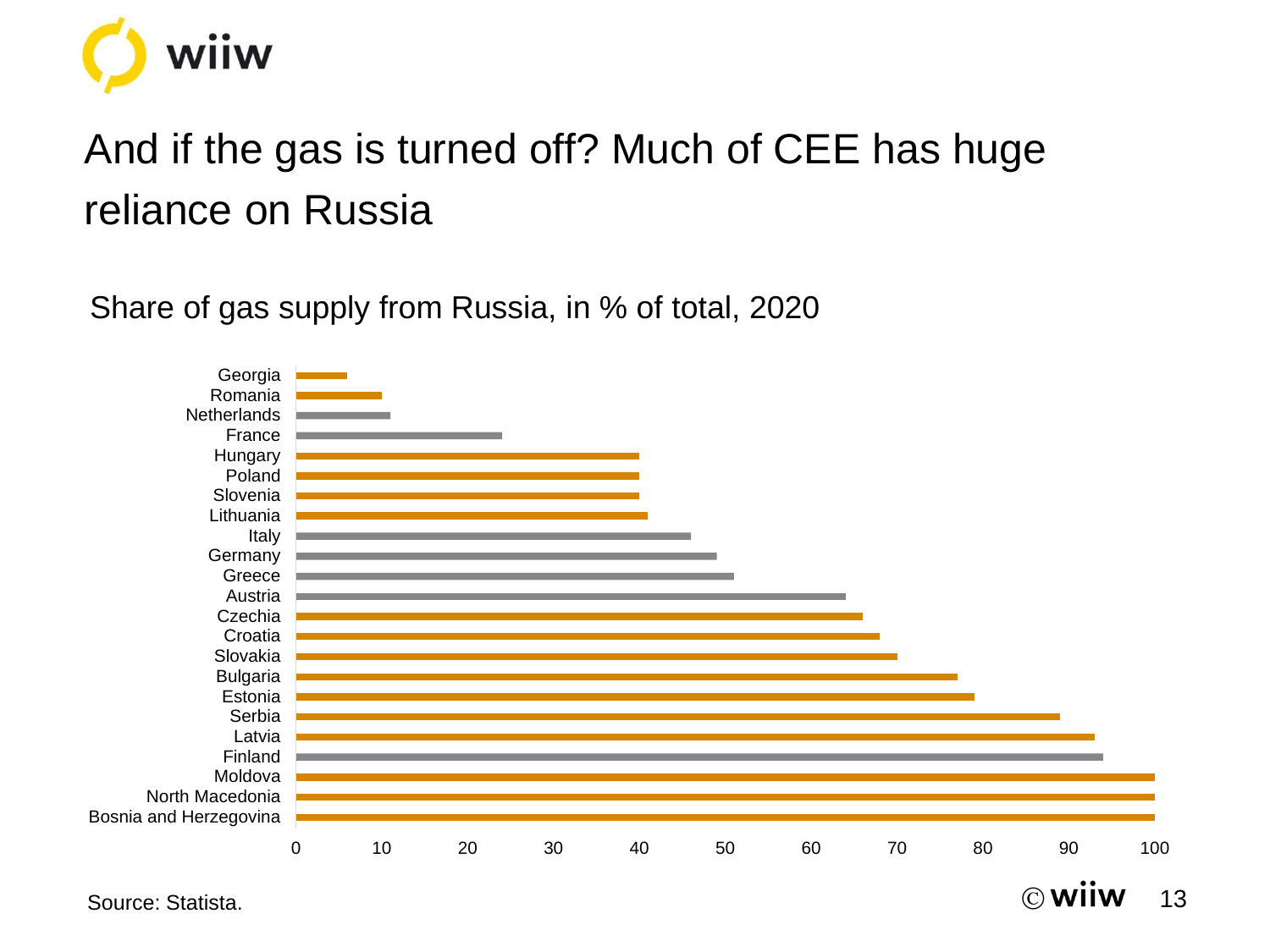

# Complete stop in EU gas imports from Russia would probably cause recession

- Winter passing in Europe, so the pressure on households less. And there is some fiscal space to cushion the blow for poorest.
- Clear vulnerability for large parts of EU industry that is likely to be a big part of the reason why it hasn't happened yet.
- Our estimate: Import stop would cut around 3pp from euro area growth in 2022, and maybe a bit more in most exposed parts of EU-CEE.
- **EXTEDE:** Bottom line: the moral case is clear, the costs are manageable, we should do it.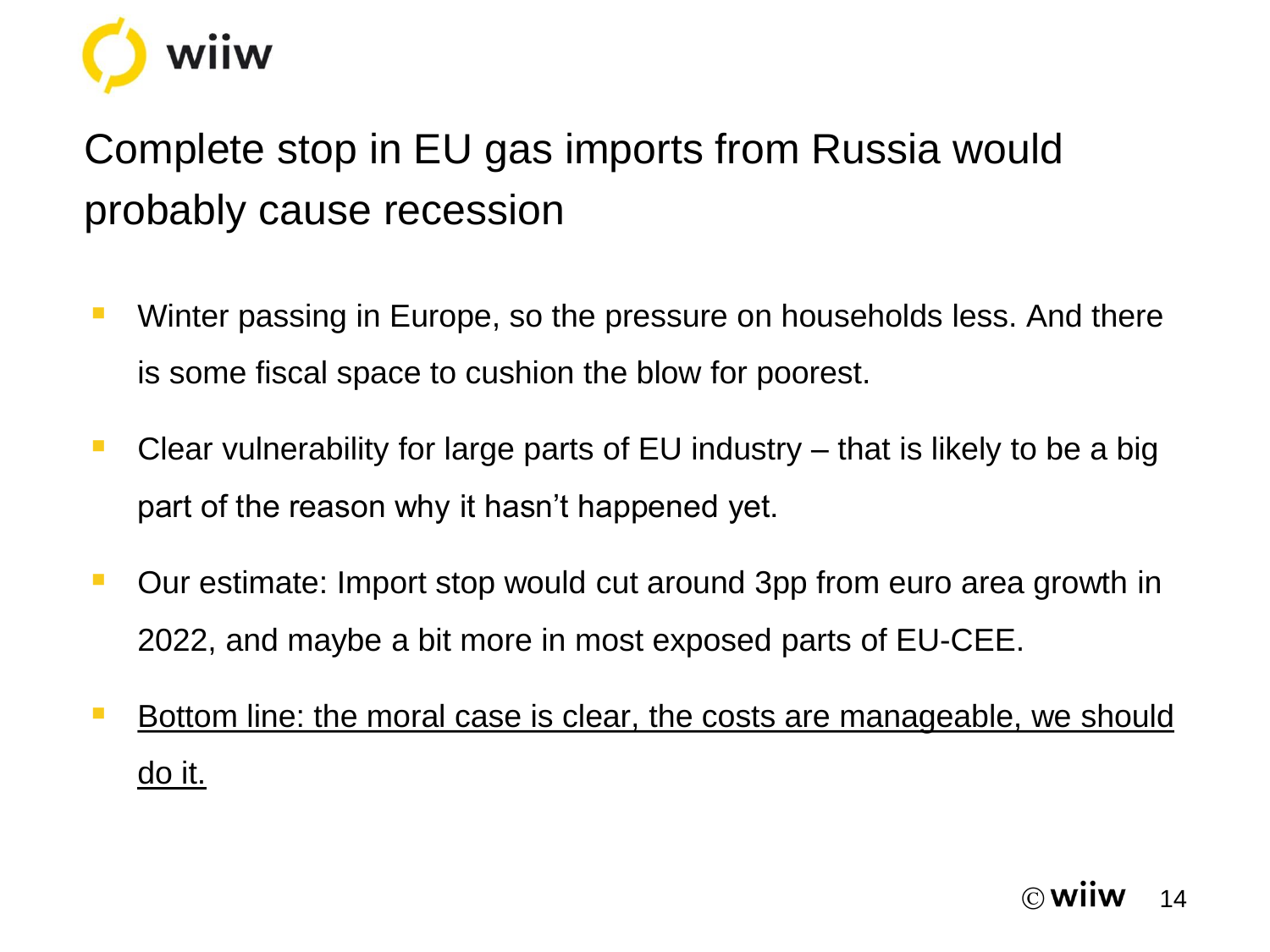

# Labour market impact: A challenging first year, but then help for CEE countries struggling with labour shortages

- EC temporary protection scheme is positive step to foster Ukrainian refugees' integration into EU labour markets.
- However, three main challenges:
	- Those fleeing the war are mostly women, children and the elderly.
	- Some EU labour markets are still recovering from the COVID-19 crisis.
	- Although average education level of Ukrainians is above EU average, doubts about the transferability of refugees' skills, knowledge and work experience, at least in the short-run.
- **E** All of this is managable, but positive labour market supply shock likely to be more evident next year.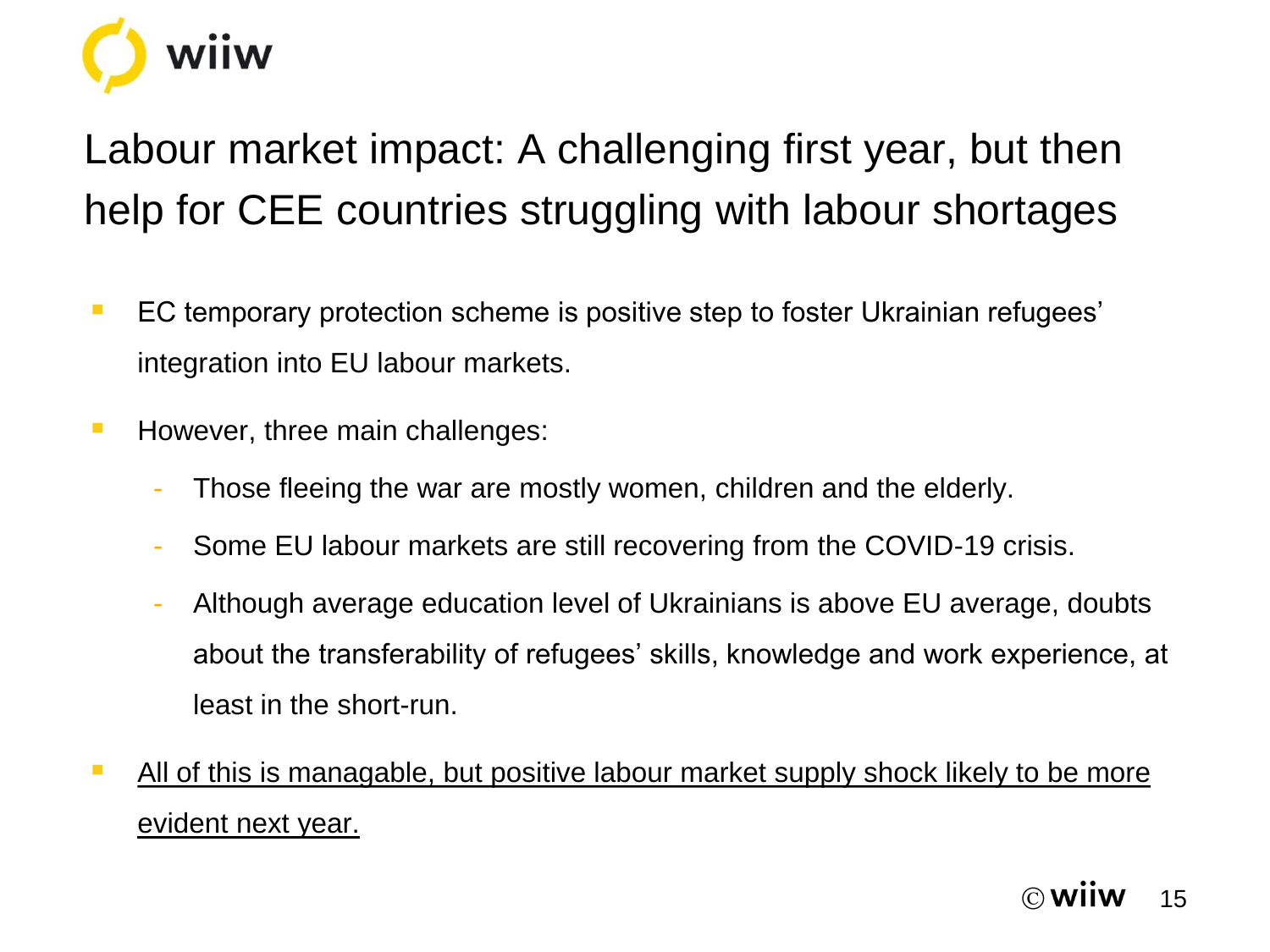

First thoughts on the medium term: A major acceleration of Russia-West decoupling that started in 2013

- February 2022 was probably the swansong for broader European economic and financial integration.
- For Ukraine: Divided future, major rebuilding in unoccupied part, stagnation and decline in Russian-occupied part.
- For Russia: Already weak long-term growth outlook now worse, stronger reliance on China, but China cannot replace all Western tech transfer.
- For non-EU-CEE: Balancing act will become much harder; in economic/financial terms EU/US much more important than Russia/China for most.
- For EU: Faster green transition, more defence spending, but long-term investors could become more cautious (depends on US politics).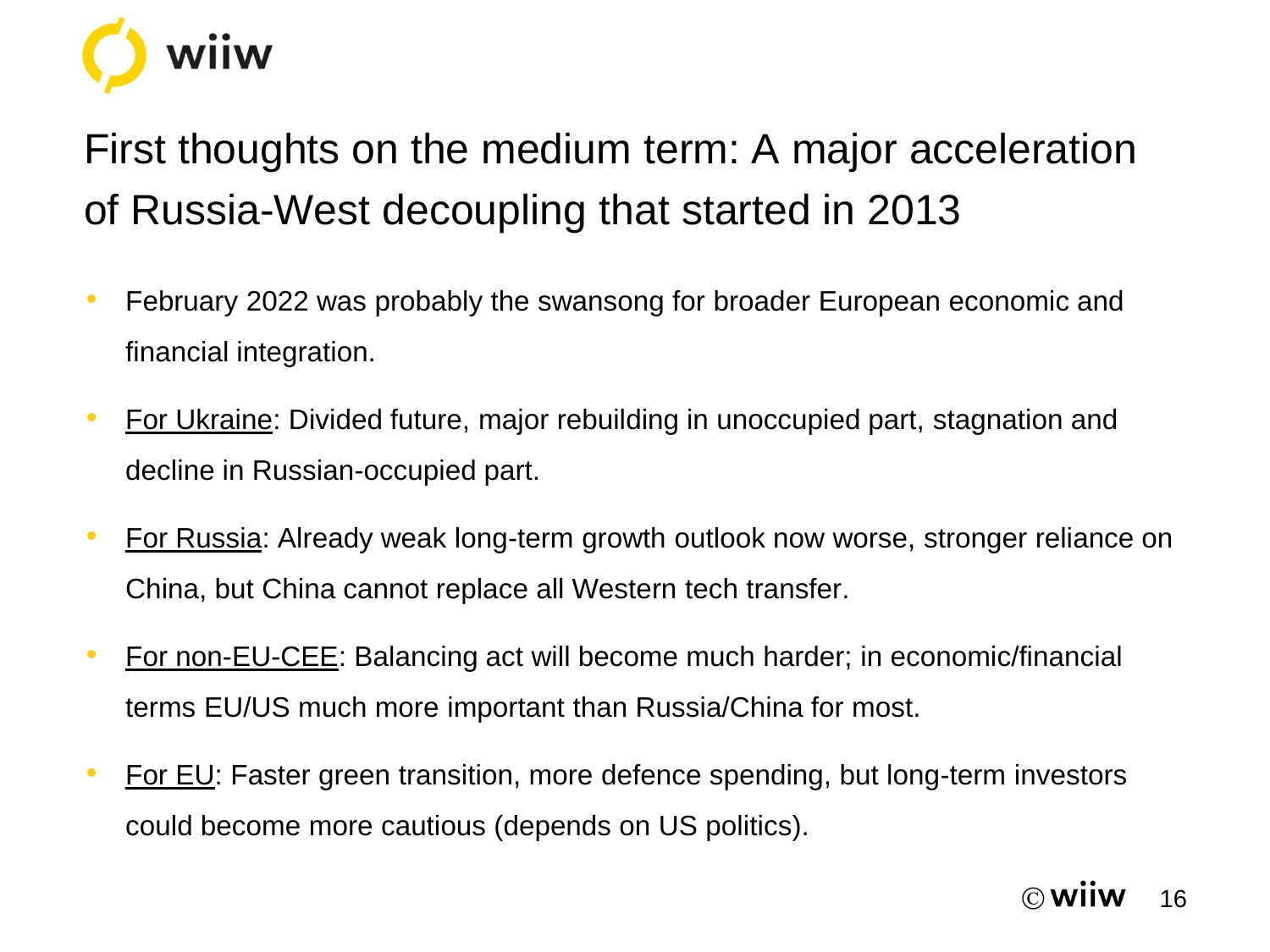

## Policy priorities for EU

#### **In Ukraine:**

- Immediate priority is to address humanitarian crisis + support government as much as possible
- Once war ends, US + EU should be ready with plan for reconstruction of unoccupied part of Ukraine
- Beyond that, stronger EU economic integration with unoccupied part of Ukraine

### **In the rest of Europe:**

- Measures to support poorest households through spike in energy + food prices
- Acceleration of green transition
- Acceleration of Western Balkan EU integration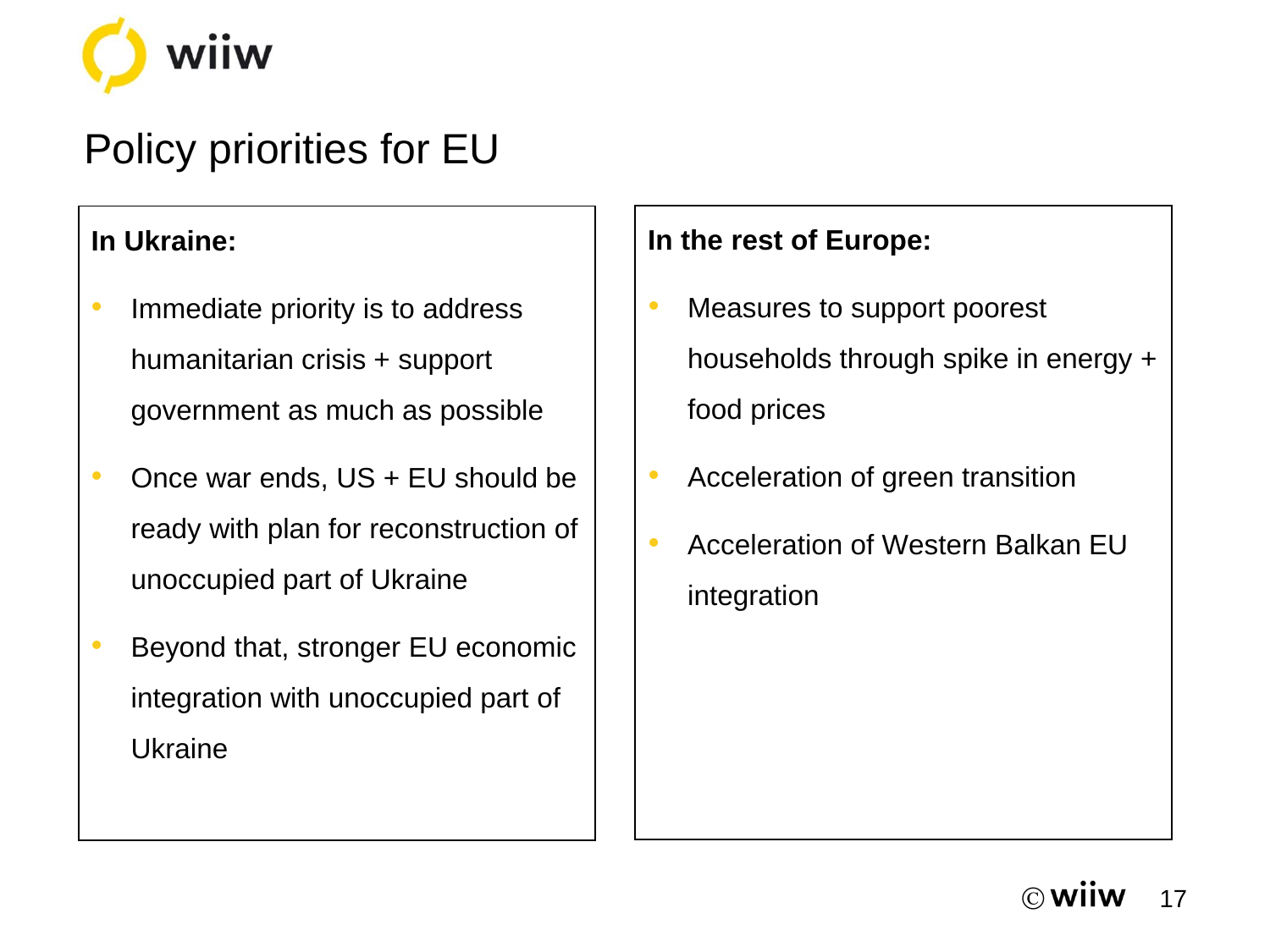

### [Full report available free on the wiiw](https://wiiw.ac.at/russia-s-invasion-of-ukraine-assessment-of-the-humanitarian-economic-and-financial-impact-in-the-short-and-medium-term-p-6132.html) website



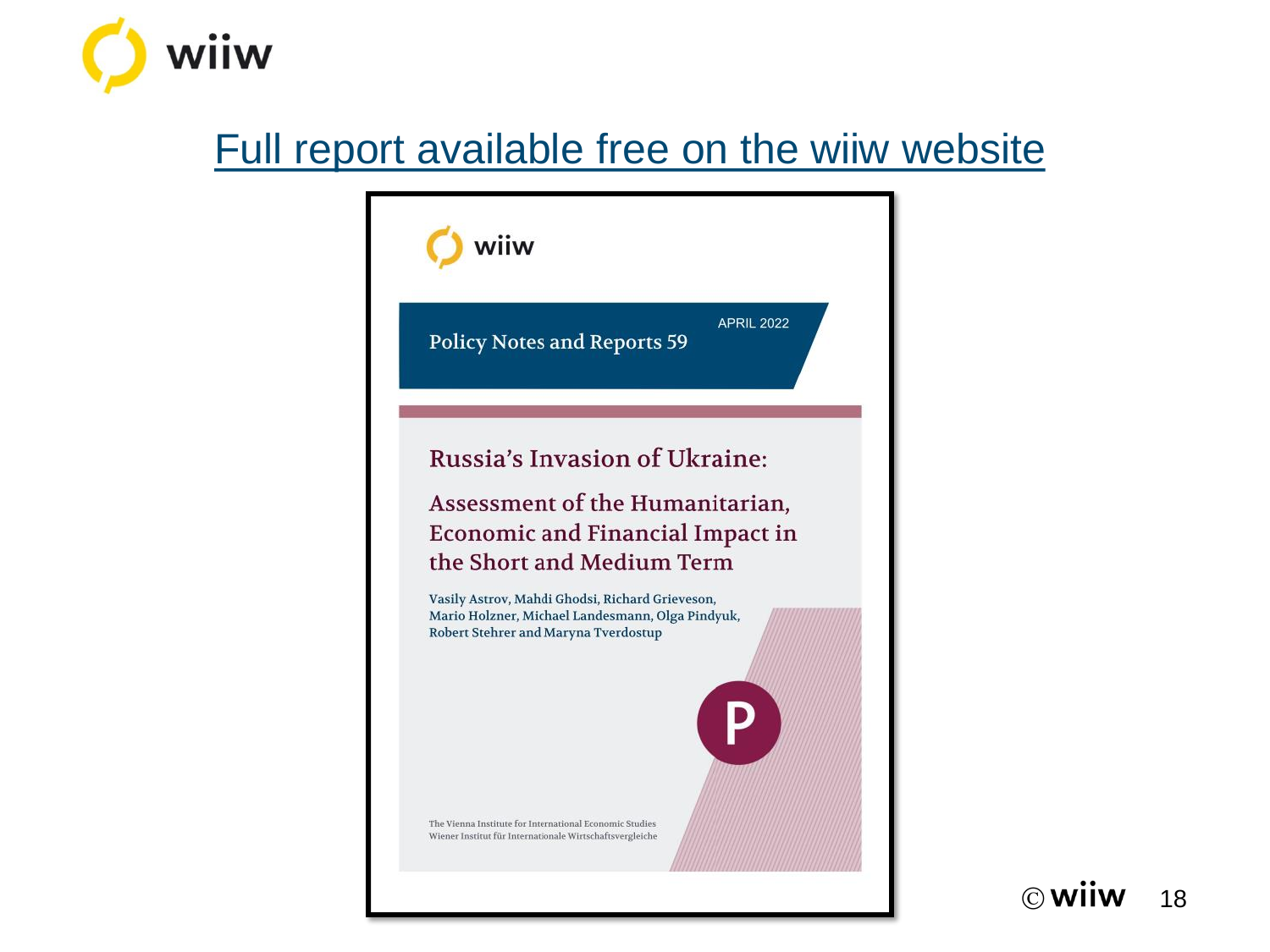

### [New website section devoted to Ukraine with regular updates](https://wiiw.ac.at/ukraine-c-101.html)

 $\equiv$ 



**Tracking the Costs and Consequences of** the Russian Invasion of Ukraine

#### Humanitarian needs in Ukraine: Latest Estimation

The Russian invasion of Ukraine has triggered a humanitarian, economic, financial and political crisis that will reverberate across Europe. Much of Ukraine is already devastated by the war, with around 19m people and over half of the country's GDP in the regions currently directly affected. Meanwhile we estimate that Russian GDP will contract by 7-8% this year, and inflation will accelerate to close to 30% by the end of 2022. For the rest of Europe, the impact will be felt via various channels, with the most significant so far being inflation on the back of high energy prices. If the EU were to ban imports of energy from Russia, or if Russia itself limits or stops gas exports to the EU, the trade impacts would be much more significant.

| Refugees, mn people | Civilians, fatalities | Total needs, \$ BN | <b>Education facil, damaged</b> |
|---------------------|-----------------------|--------------------|---------------------------------|
| 4.6                 | 1892                  | 1.14               | 928                             |
|                     | ↑ 50                  |                    | <b>10</b>                       |
| IDPs, mn people     | Civilians, injuries   | Funded needs \$ BN | Healthcare facil, damaged       |
|                     |                       |                    |                                 |
| 7.1                 | 2558                  | 0.68               | 119                             |

income opportunities and information flows constrained, they will become more dependent on stateprovided revenues. This, in turn, will increase the likelihood that they are co-opted and that the anti-Western sentiment in Russia will harden.

#### **Spillovers to Europe and Global Markets**

Financial contagion is already visible in CESEE: currencies have weakened in countries near to Russia and Ukraine due to higher risk aversion, and interest rates on government debt have increased in some cases. Investor sentiment - both domestic and foreign - in the Baltic states is likely to suffer amid fears that Russia has designs on more than Ukraine. Nevertheless, most of the region has strong macroeconomic fundamentals, and policymakers have some space to use fiscal and monetary tools to ensure macrofinancial stability.

Select the currency pair for comparison

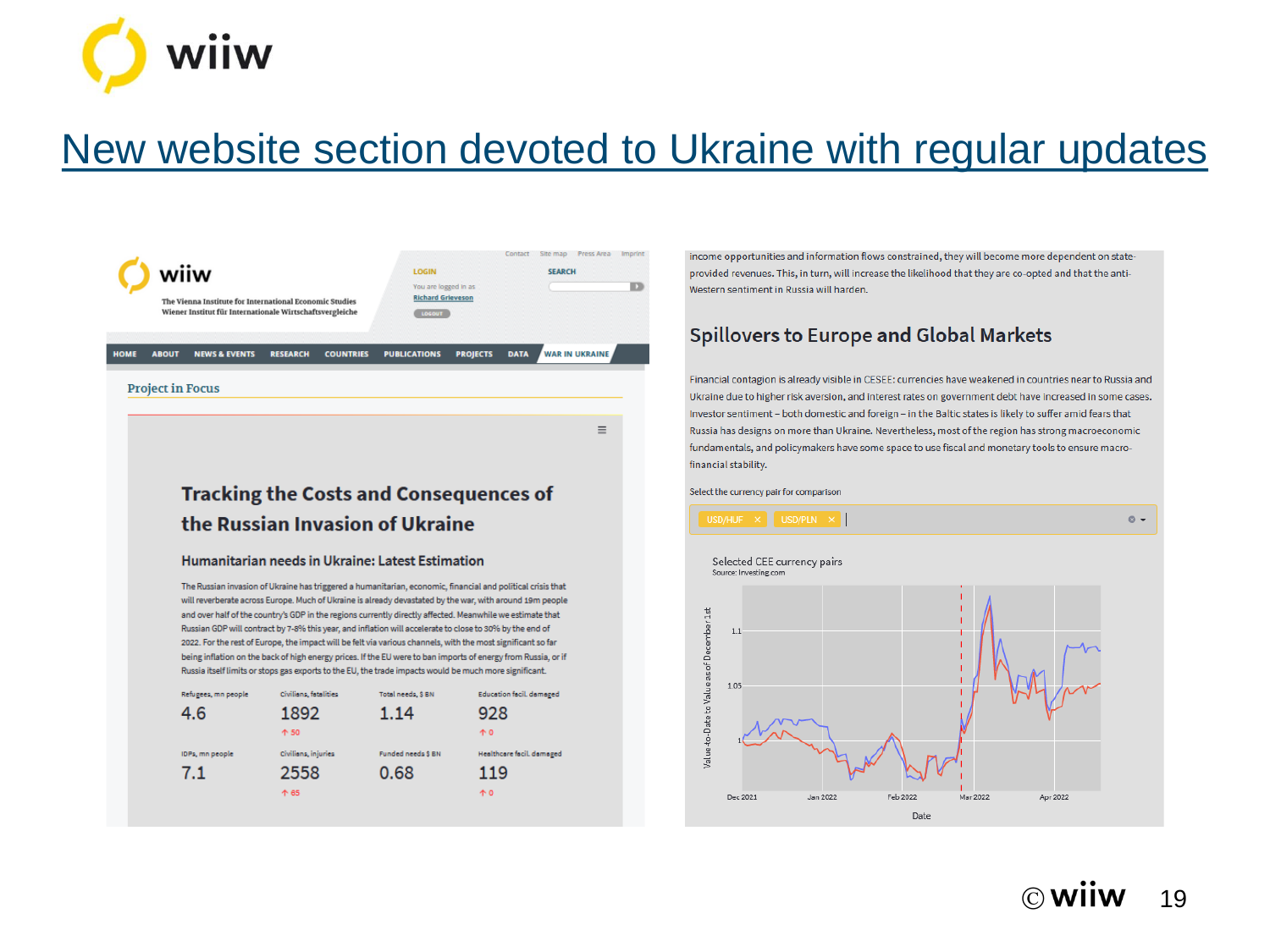

### The project team



Vasily Astrov



Maryna **Tverdostup** 



Olga Pindyuk Michael



Landesmann



Richard Grieveson



Mahdi Ghodsi



Alexandra Bykova



Robert **Stehrer** 



Mario Holzner

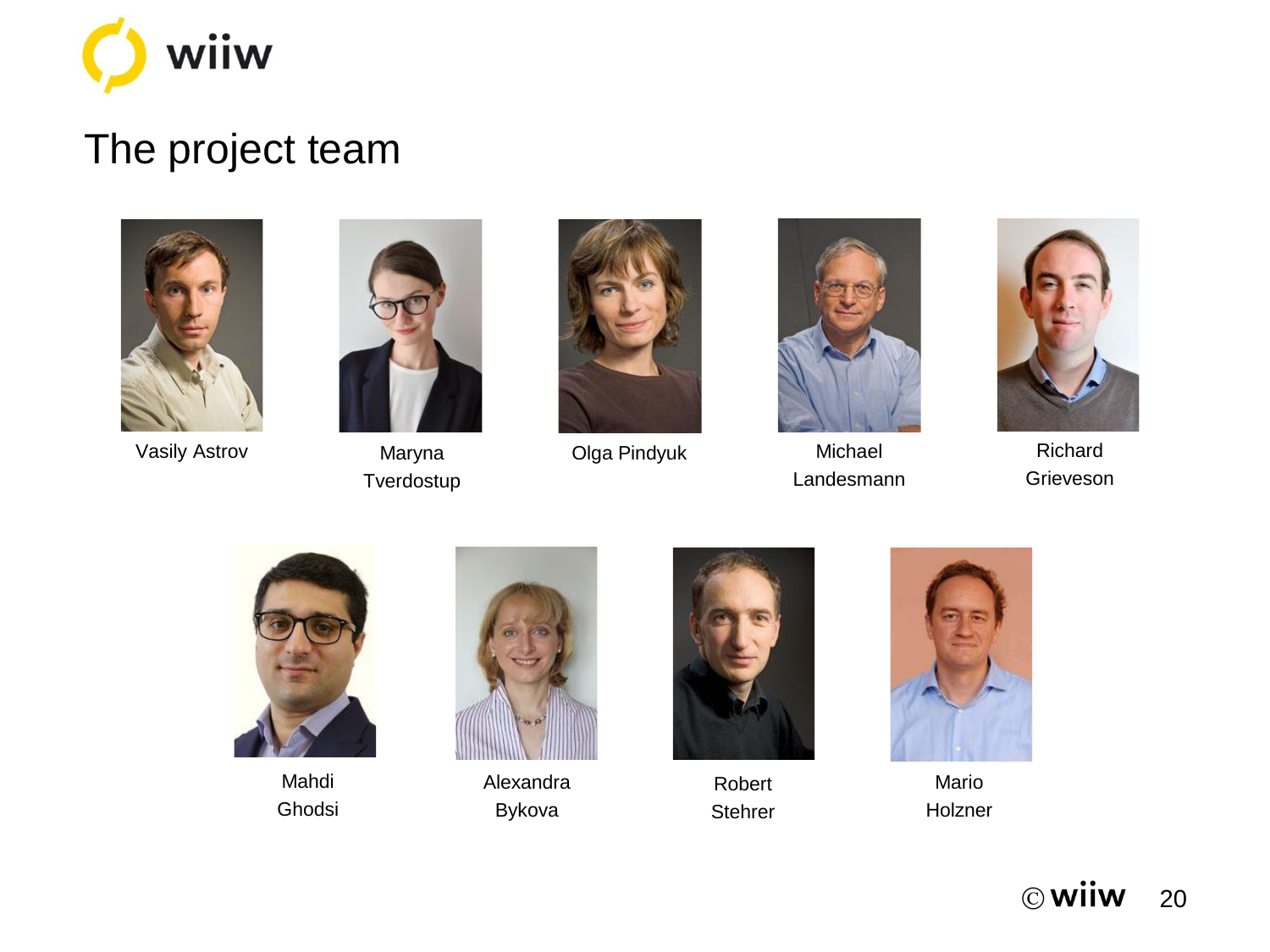

## **Thank you for your attention!**

Follow us at:

wiiw.ac.at



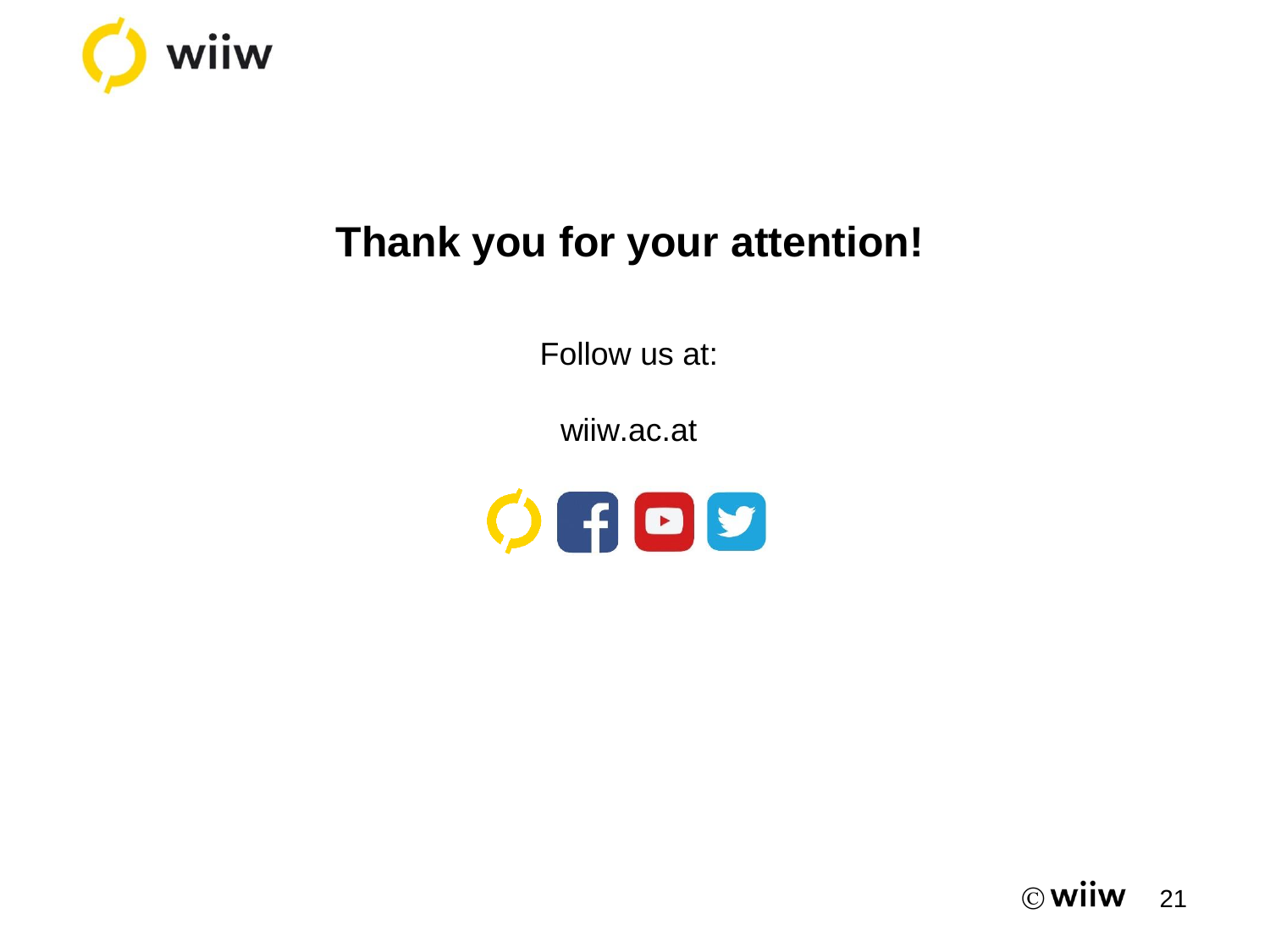

# **wiiw membership package: making sense of the noise in CEE**



Full details: [wiiw membership](https://wiiw.ac.at/subscriptions-and-membership.html).

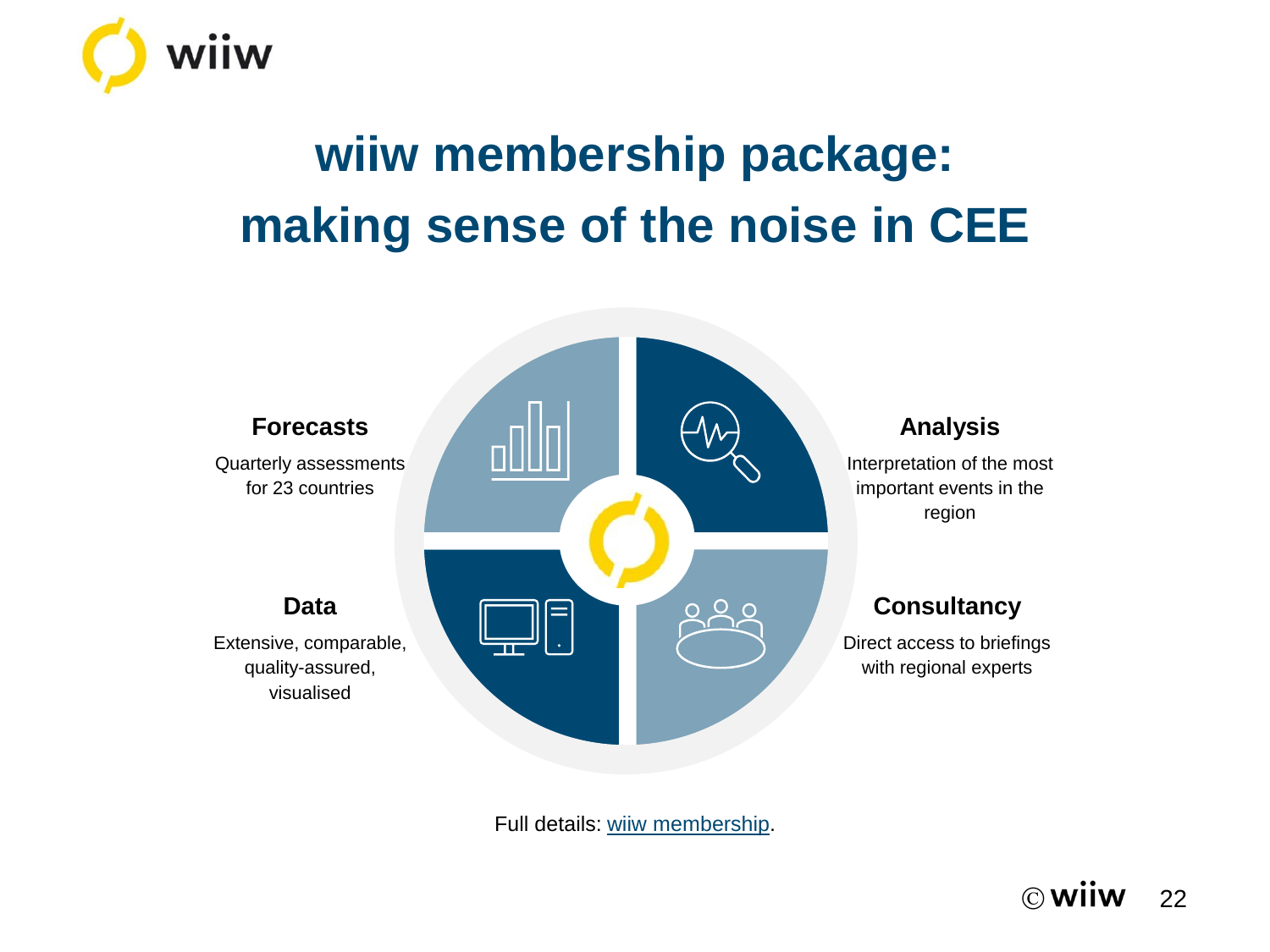

Wiener Institut für Internationale Wirtschaftsvergleiche The Vienna Institute for International Economic **Studies** 

wiiw.ac.at

# **Extra slides**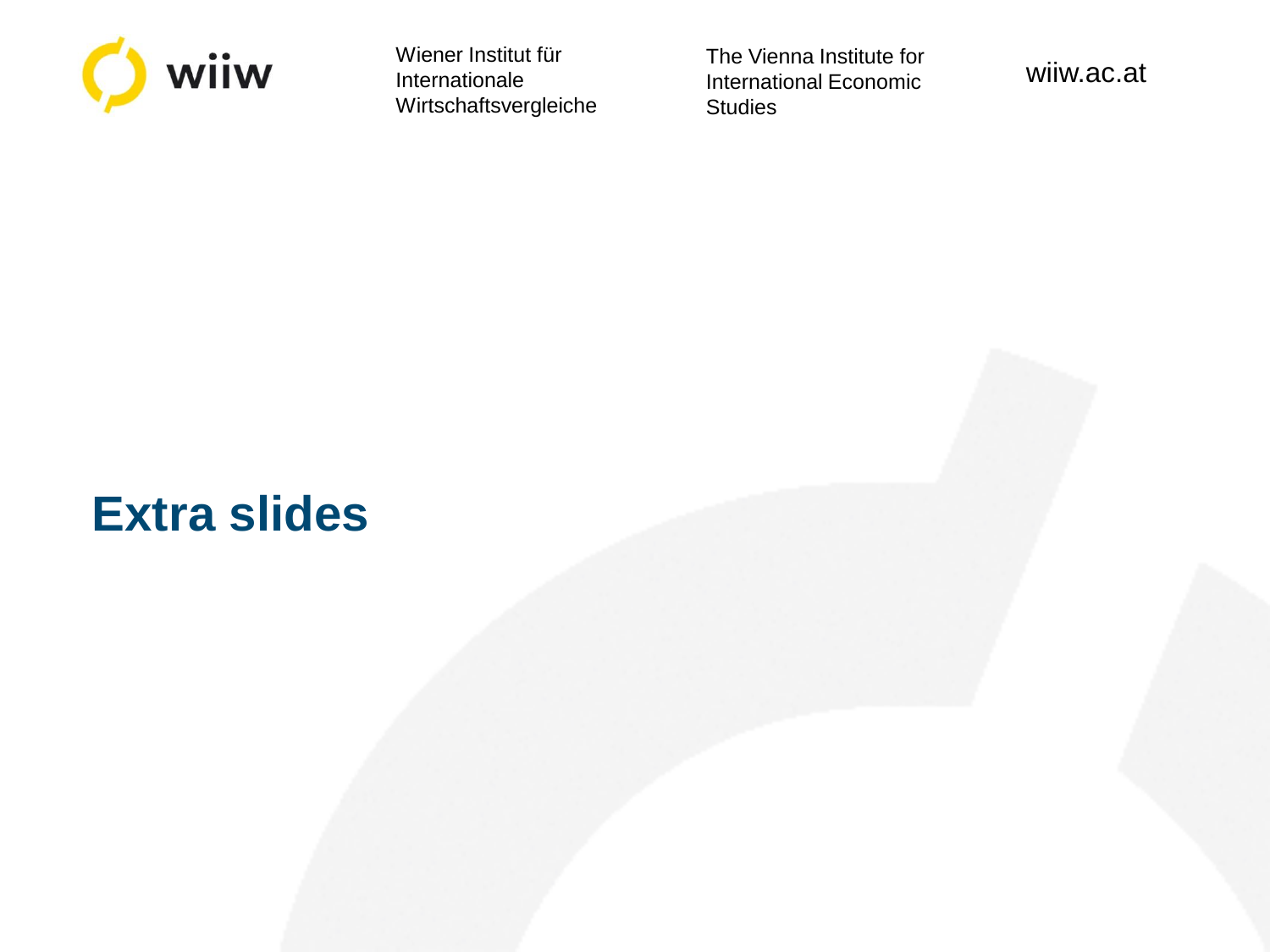

# Labour market integration in EU-CEE: Major challenges, but also opportunity given labour shortages

Educational attainment in Ukrainian population and EU27 average, 2020

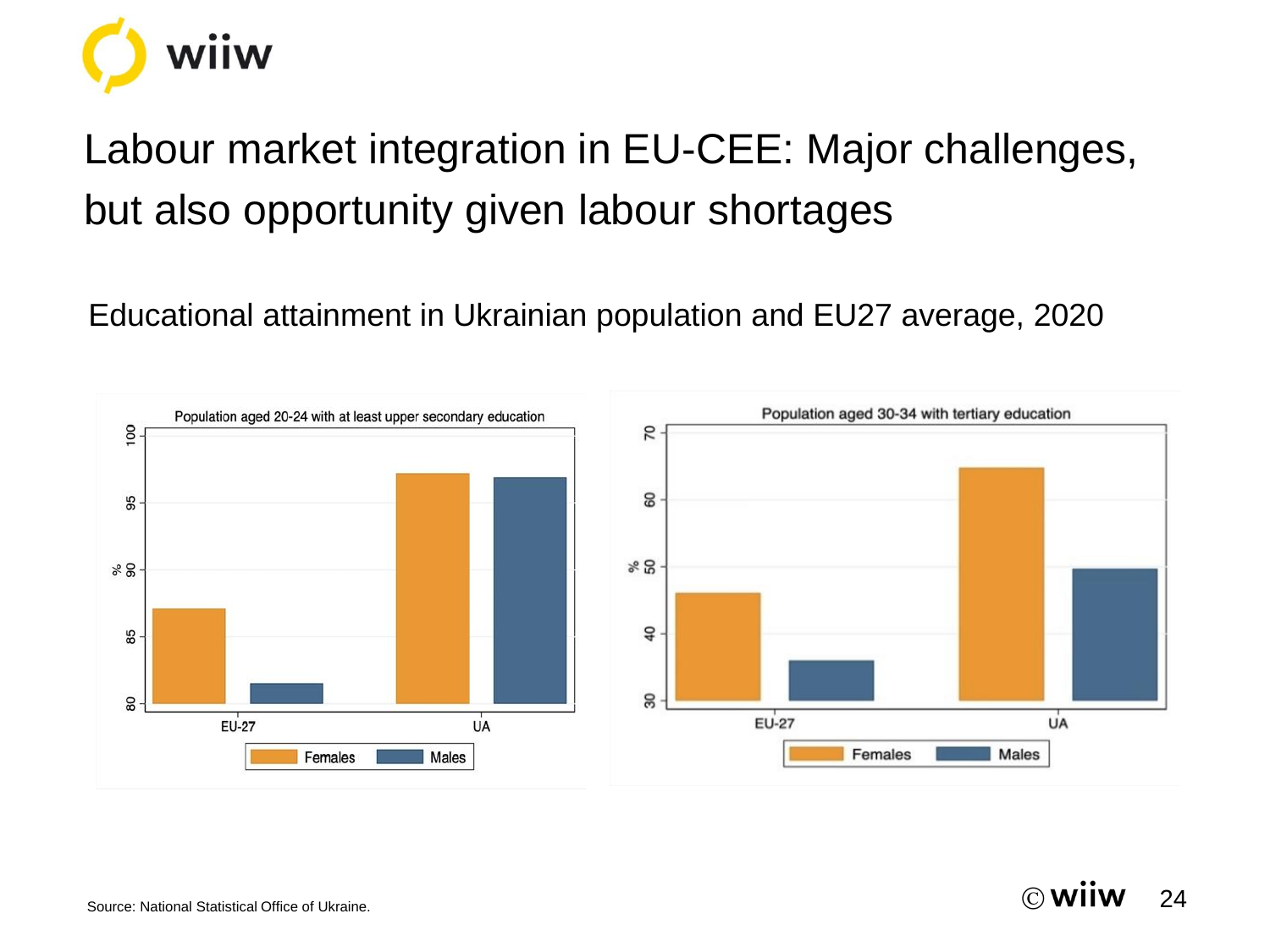

Fiscal space? Higher public debt, but most below 60%; nominal rates rising (but for now negative in real terms)

Gross general government debt, % of GDP



Nominal 10-year sovereign interest rates, %



Sources: Eurostat, national sources, wiiw.

 $\circledcirc$  Wilw 25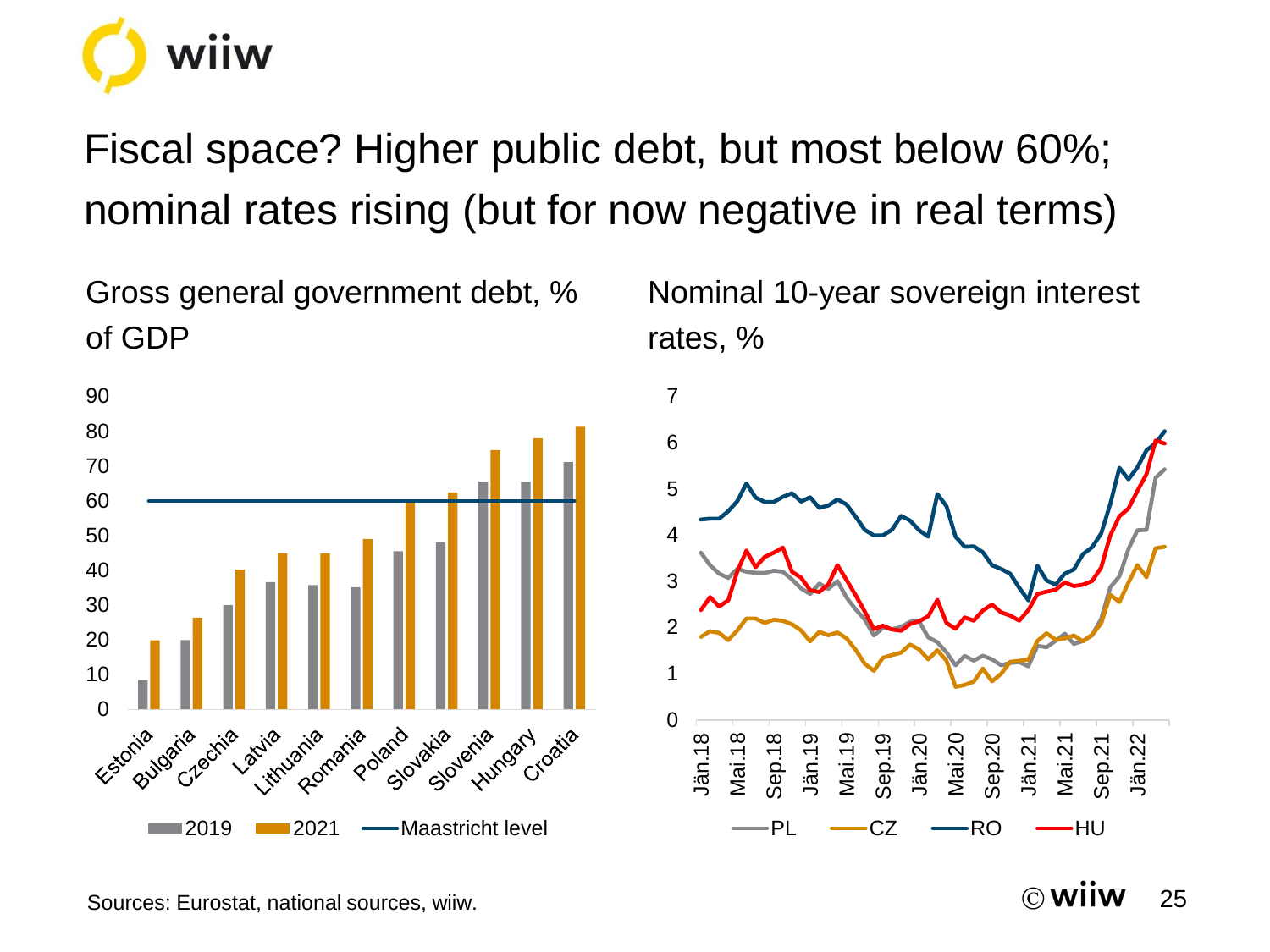

# For Ukraine: Long-term rebuilding and possibly divided future

- Severe destruction: human life, infrastructure, housing. 5-10m refugees. Rebuilding job on a monumental scale.
- Independent part of Ukraine will see many refugees return, massive Western financial support and greater integration with EU.
- Western investment would drive technological upgrading and productivity improvements. Interesting opportunities in IT and agricultural sectors.
- Potentially Russian-occupied part: Worse destruction, continued outward migration, isolation from much of global economy.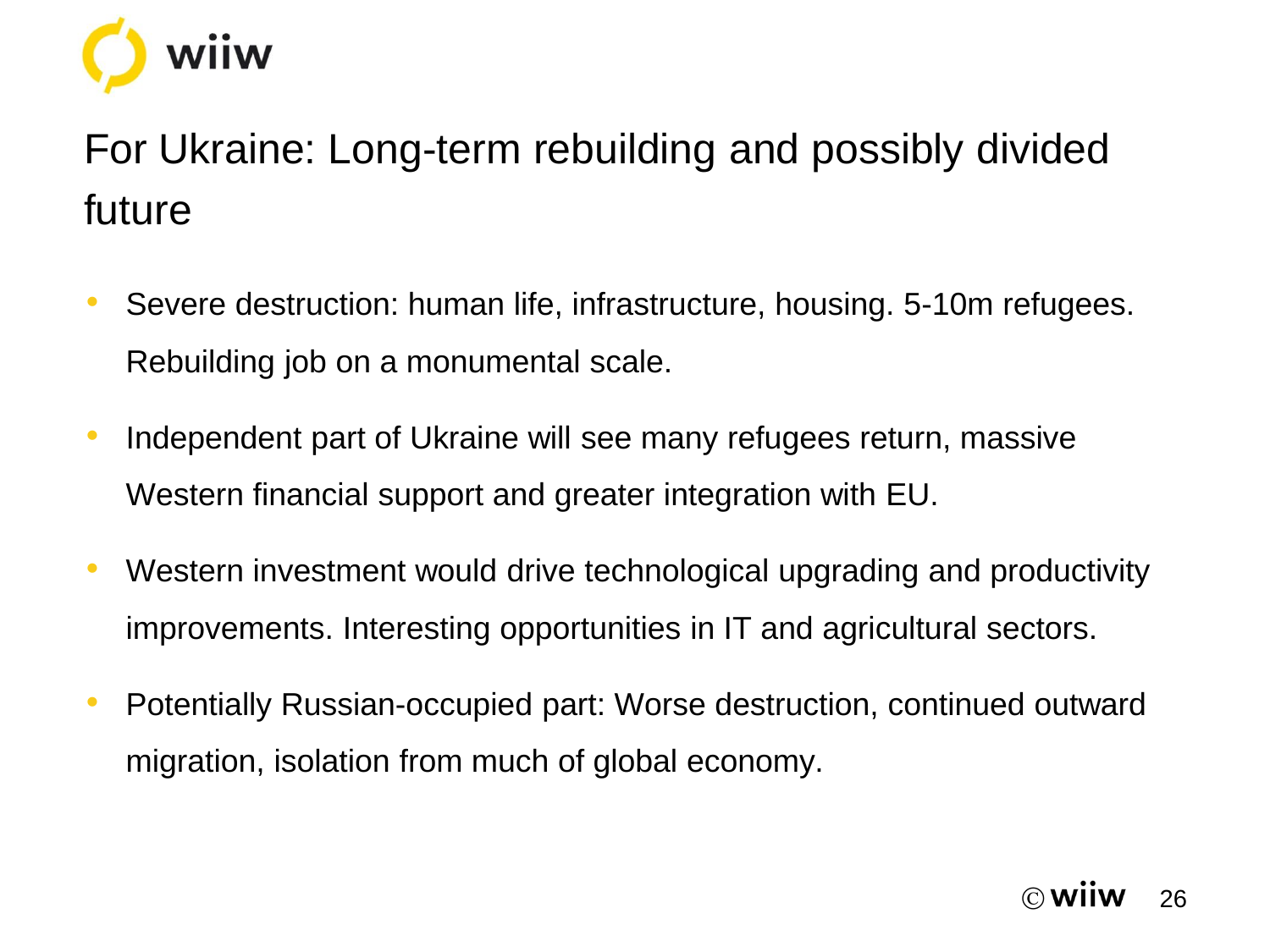

# For Russia: A bleak future as China's (junior) partner, only partial replacement of Western tech transfer

Russia's merchandise trade with the EU and China, % of total



Source: Russian Federal State Statistics Service.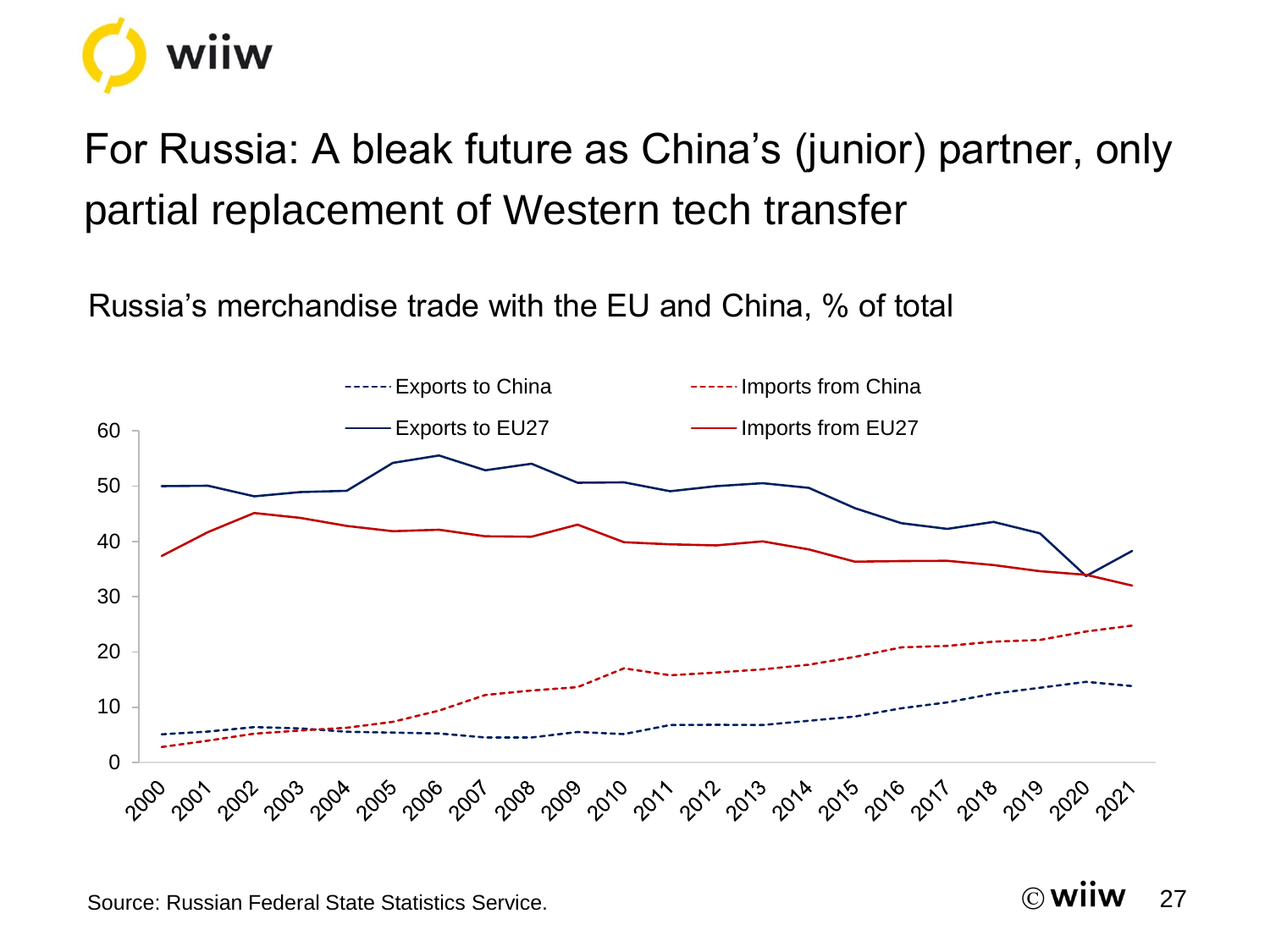

For non-EU CEE: Balancing act between Russia and West will become harder, most will have to choose (Turkey + Serbia in particular have big decisions to make)

Share of inward FDI stock in selected CEE countries, % of total, by origin



© 28